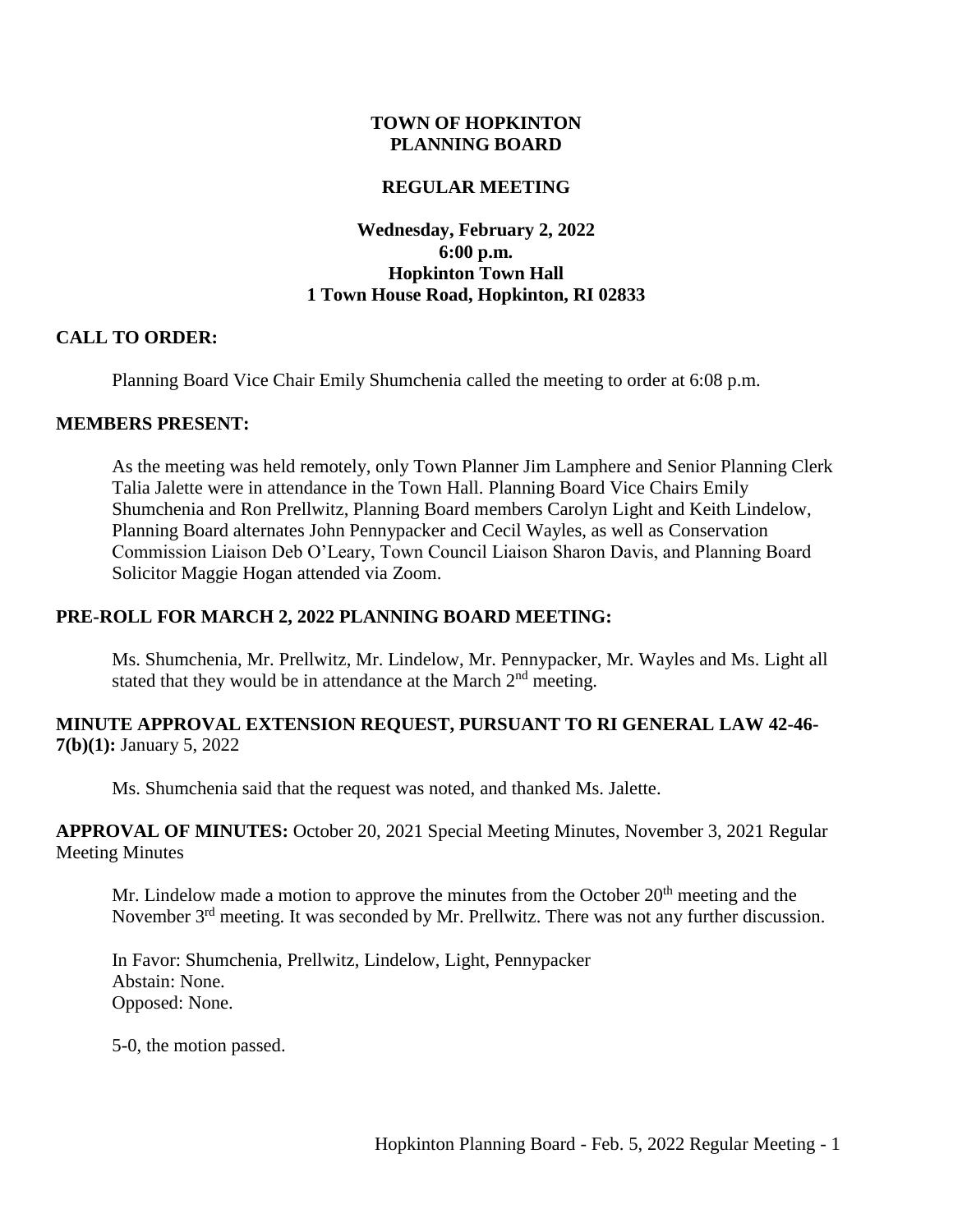#### **OLD BUSINESS:**

# **Master Plan – Public Informational Meeting – Major Land Development Project – Skunk Hill Road Solar – Plat 18, Lots 8, 13, and 14, 0 Arcadia Road, 0 Lisa Lane, and 145 Skunk Hill Road. Skunk Hill Road Solar, LLC., applicant.**

Ms. Shumchenia asked if the parties who would be participating were in attendance. Ms. Jalette replied that they were, and she began to promote them to panelists, but that it was taking some time to do that.

Ms. Light began by asking Ms. Hogan for her input on a request that had been submitted to the Board by the objector's attorney, S. Paul Ryan. She said that Mr. Ryan was "requesting that we postpone this event until the next meeting." Ms. Shumchenia said that she thought that Mr. Ryan was "requesting a continuance", and that he was asking the Board to refrain from closing the public hearing. Ms. Hogan said that that was her understanding, and that Mr. Ryan was "anticipating that the applicant will proceed, and that he would have the opportunity to reply, uh, next month, once his, uh, witnesses have had the opportunity to review the most recent filing". She noted that the submission had been submitted "very close to the meeting". Ms. Hogan asked if Mr. Ryan had been made a panelist. Ms. Jalette replied that he had not, but that she would make him one. She then explained that she had "made it so that panelists can unmute themselves and mute themselves at will", and that she was "giving this directive as an explanation to both Bob [Craven] and Mr. Ryan." Mr. Ryan began to speak, but Ms. Jalette quickly interjected. She said that she had "one quick thing" that she wanted to "say before we really get underway". She said that there was a stenographer in the audience, and asked those in attendance to state their name for the record before they spoke, as that "makes it a lot easier for both myself and the stenographer, to keep track of who's who and what's what." Ms. Hogan said that she did not see the stenographer on the screen, and asked if she was in the building with them. Ms. Jalette said that she had been made a panelist, but that it appeared like she had left. Ms. Hogan said that the stenographer needed to be in attendance. Ms. Jalette replied that she knew that, and that she had made the stenographer a panelist, but she had left, so she was making her a panelist for a second time. Ms. Shumchenia asked Ms. Jalette if they were ready to proceed as Mr. Ryan and the stenographer appeared on the screen. Ms. Shumchenia asked Mr. Ryan if he wanted to explain his request.

Mr. Ryan: "Uh, yes, I can. Um, originally, I had sent a request in for a continuance, uh, on Monday – a week ago Monday, and then, um, uh, realizing that, um, uh, we got a lot of material from the applicant, and from Crossman Engineering, even into Tuesday morning, so, um, to accommodate the Board, I have no objection to the applicant proceeding tonight, presenting his witnesses and Crossman [Engineering] doing the same – as long as I can have my experts review the extensive materials that were presented, and then appear in March."

Ms. Shumchenia thanked Mr. Ryan, and said that she wanted to mention that the Board had "previously continued this matter", and "extended the decision period for the application to February 9<sup>th</sup>, 2022". She said that she thought that the Board's "first order of business" should be to "verify with the applicant that we can continue the matter". She suggested the March 2<sup>nd</sup> meeting, with a decision extension until March 9<sup>th</sup>. She asked Mr. Craven if the applicant found that agreeable. Mr. Craven replied that they did. Ms. Shumchenia asked for a motion, but Mr.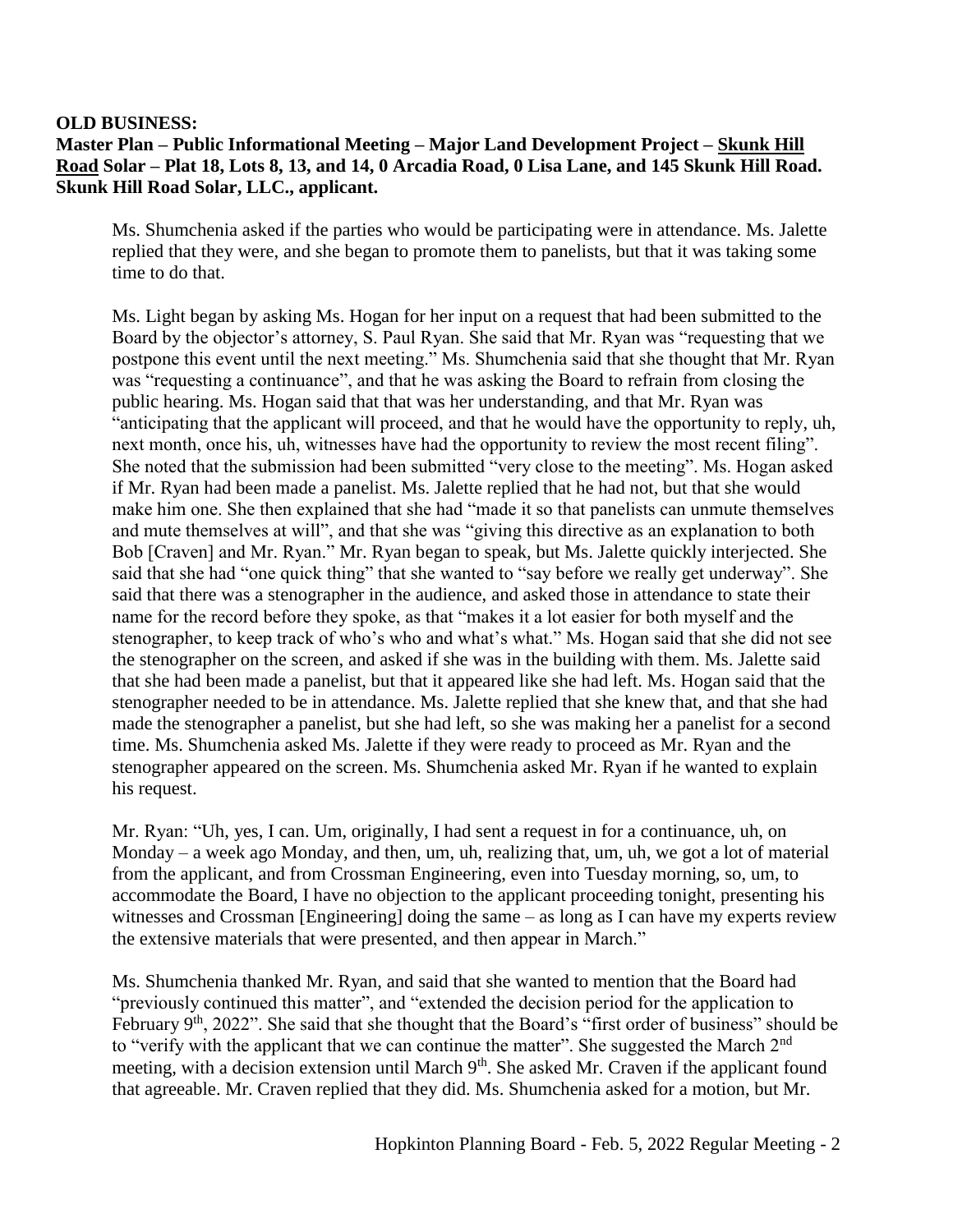Lamphere interjected. He said that he wanted the Board to be "mindful that the Brushy Brook project is going to be on the March agenda", and advised them that "before we set dates in stone at this point, without hearing how much progress we make on this application tonight, we don't know if the applicant is really gonna be ready to come back in March." He said that "sometimes, it's difficult to turn these things around month to month", and that they could "make whatever motion you'd like to make, but just be mindful" of what's already on the agenda. Ms. Shumchenia said that that seemed reasonable, and that the suggestion was "to proceed with hearing the applicant's witnesses and materials tonight". She said that before they moved "on to the next application", the Board would need to "remember to consider whether we continue to March or April – or some other date that people find to be reasonable." Mr. Craven asked if he could "pipe in". He said that "for the purposes of Mr. Ryan's request, he would like to know that there'll be another day – that the applicant has agreed, uh, to continue the matter to." He continued.

Mr. Craven: "Whether that day ends up practically being March 1<sup>st</sup>, April, whatever the heck the date in April is – um, we can determine at a later date, but, as long as he can rest assure[d] that he's gonna have his opportunity, to respond, I think that would, uh, probably set Paul Ryan's, uh, uh, mind at ease."

Mr. Ryan: "That's correct. Absolutely."

Ms. Shumchenia said that she thought that the Board's plan would be to arrange those dates before the meeting was over, and that Mr. Craven and Mr. Ryan had said "all sounds good." She said "next step" would be to hear from the applicant about the "new materials submitted".

Mr. Craven introduced Sergio Cherenzia, and explained that he was going to "set the table" for his presentation.

Mr. Craven: "There were several questions that arose from the Public Hearing, and some of those questions were answered, some of those questions that needed additional study, and some of those questions came from, uh, the back and forth between, uh, Woodard and Curran, uh, Sergio Cherenzia, and, uh, uh, and, you know, others, including Crossman [Engineering]. So, uh, I'm going to introduce, uh, Sergio Cherenzia, who's going to go through all of those questions that have already been asked, but remain either unanswered or not completely answered, uh, and he will go through them one at a time, introducing them, as to what the question was, what the concern was, and what the change, in any of the materials, or all of the materials, may be."

Ms. Jalette explained that because they were now using a hybrid system, screen sharing would be available. She said that if there was anyone who needed to screen share, they would "be able to accomplish that." Mr. Cherenzia began by explaining that he had "prepared the site survey", and that he was working with Woodard and Curran, who had "been preparing the detailed site engineering plans, uh, for the proposed solar array." He stated that Stephanie Kaiser and Denise Cameron, of Woodard and Curran, were in attendance as well, and that they would be available for "detailed, uh, commentary or questions" that would be "brought forth".

Mr. Cherenzia said that he was going to "try to keep [his] testimony relatively brief". He then said that the project team had "made some significant advancement, um, in the design in, uh,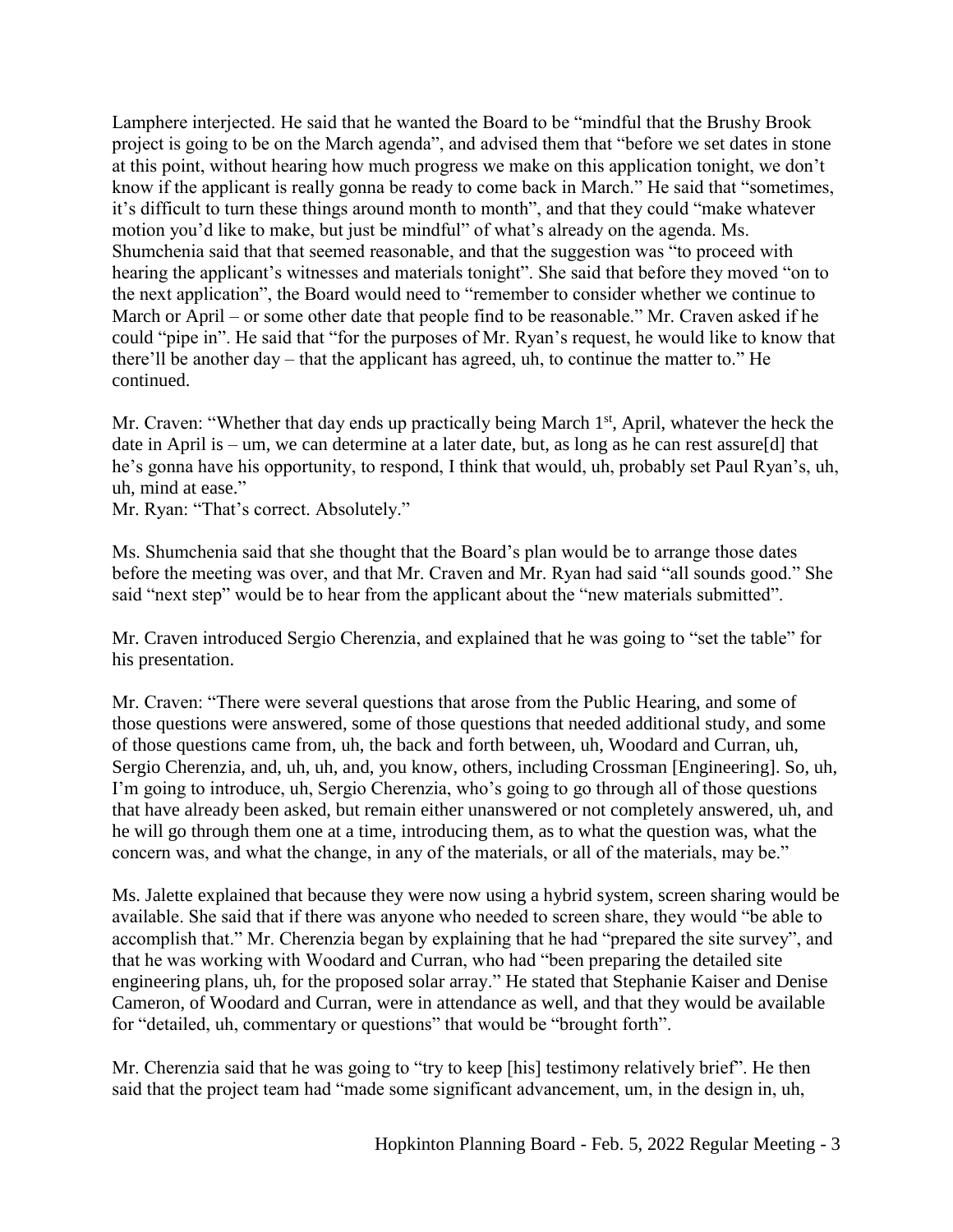addressing commentary, uh, both from, uh, the engineering peer review, as well as comments, uh, made at previous meeting." He said that he knew that it had been "a while" since the applicant had appeared before the Board, so he was going to try to make sure to "cover the items, uh, that have been, uh, brought up in previous meetings." He said that the applicant thought that they had "addressed them, uh, rather completely", and that they were "still working with the peer reviewing engineer on some of these storm water considerations." He then used screen sharing to share a map with those assembled. He explained that it was "not the detailed, um, engineered site plan", but that it was "more of a presentation plan" that was "from the Master Plan that was resubmitted, um, showing the abutters." It showed an aerial view of the proposed array. He continued.

Mr. Cherenzia: 'The items which, uh, we addressed from last, uh, meeting, uh, one of which is the reduction in the, uh, the, the percent slope of - overall through the, through the site. Uh, one of the concerns that, uh, we have for storm water is, um, slopes, uh, because, uh, it creates more of a, uh, uh, uh, more of a potential for erosion, uh, if, if the site is not properly stabilized. So, ah, in an effort to alleviate, uh, impacts of erosion and, and the, uh, the effects of storm water, um, over those slopes, all those slopes on the site have been reduced to less than 15%. Um, obviously, it, it's a large site, um – I'm not gonna go into specifically each contour and, and elevation, but, um, generally, over the site, that, that's been accommodated. Uh, one of the comments, uh, specifically from the Fire Department was, um, accessibility, uh, through the site, and the drives, um, uh, once again, overall, the site, the, the driveway widths have been expanded to accommodate their request of a minimum of 20 feet wide drives. Um, the other changes that have been made – I'll do a quick zoom in here – hopefully, everything will still pop up here, um, but the, uh, there was some turnarounds, uh, added, right at the entrance here, uh, at Skunk Hill, uh, a sh-, a short distance in, um, a, you know, a, a hammerhead, or, uh, uh, a 'T', um, has been, uh, added so that, uh, for turnaround, and I believe the same has been accommodated on the other side of the array. Um, coming off of Arcadia Road, uh, there's, uh, also, once again, the, the, the, uh, driveway has been widened, and another turnaround has been added, uh, in that vicinity, and a, a slight adjustment to the, to the location of that, um, of that drive. So, all relatively minor, uh, changes. If you looked at it at a glance, you're not gonna notice these type of things, but, um, there's some details that have been, uh, changed."

Mr. Cherenzia said that "another, uh, adjustment" that had been made "site-wide" in "varying locations" was the removal of "fence encroachments" that had been "pointed out by some of the Planning Board members". He said that they had "adjusted those fence locations to keep them out of all of the setbacks." He said that this shift could not be seen on the map that he had pulled up, but that if they wanted "to get into the details of where those were adjusted", they could "do so", but noted that, "generally speaking, [they were] observing all of those setbacks." He reiterated that they "had some minor encroachments". He then stated that in regards to the "security fences around the arrays", "those fences have also been adjusted" as a means to "accommodate, uh, some of the other, uh, site changes that have taken place, um, mostly for, for, uh, storm water considerations", like "different areas, um, being graded and, uh, changed slightly." He said he was going to bring forth another exhibit. He mentioned that the Board and some other parties had commented on the "routing of the electrical overhead lines through the site", with a particular focus on where the proposed lines were "going to cross a wetlands" area.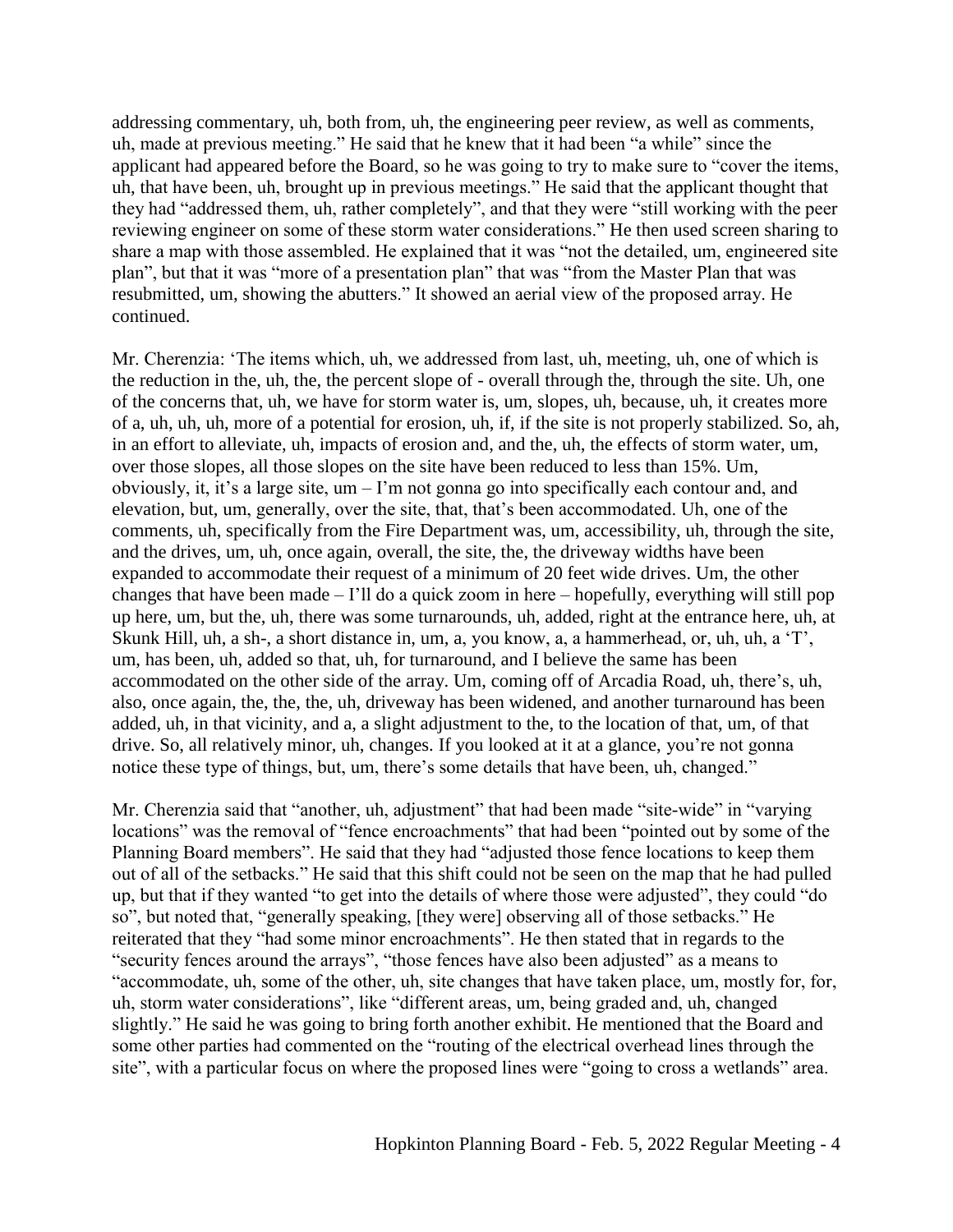Mr. Cherenzia: "Um, we heeded the recommendation of the Board and that has been rerouted, um, in this clouded figure here, to be an underground line that is going to circumnavigate, uh, any wetlands, and any of their upland, uh, perimeter areas that would be sensitive, um, th-, that would be sensitive to, uh, environmentally, and, uh, within, uh, the DEM [Department of Environmental Management] right, uh, regulatory realm. So, uh, this figure identifies, uh, the rerouting of those electrical transmission lines, and, uh, to be proposed underground. Um, lastly, uh, as more of a, uh, just kind of a general, um, uh, I just want to bring back up the Master Plan here, um, just as a, uh, general, um, overview, we've been working with Crossman Engineering, um, peer reviewing, uh, the, the, the site plans, and, uh, mostly for storm water management and, uh, we've had, uh, calls and meetings with, uh, Steve Cabral – I don't know if he's on the call this evening, but, um, as late as, you know, uh, earlier this week, trying to make sure we've accommodated all of his commentary and his recommendations, um, I would say we've made significant progress in working through, um, his, his comments and concerns, um, and it's been, um, a valuable exercise to work with him, uh, to, to work with a peer reviewing engineer, um, in addition to myself and Woodard and Curran to, uh, as we work through, um, this solar project, uh, to make sure that all the storm water concerns are mitigated so there are no downs-, you know, detrimental or adverse downstream effects, and that we pro-, you know, uh, substantially, uh, and, uh, protect the, uh, the wetlands, um, on-site as well."

Mr. Cherenzia said that that was "kind of a general overview of, of what's changed". He said that the "panels are still in" the same location that they were in on previous plans, except for some "minor, minor changes to accommodate, uh, the, the storm water, uh, the more detailed storm water, um, uh, analysis and, uh, design." He said that the applicant was "confident" that they could work with Crossman Engineering to ensure that they could "accommodate their comments and concerns", and to ensure that Mr. Cabral's "review is satisfied, um, hopefully by next meeting", but that they would have to coordinate "closely with him to, to, uh, make sure we accommodate that." He then turned the presentation over to Mr. Craven. Mr. Craven asked Mr. Cherenzia to introduce Ed Avizinis and his "wildlife augmentation reports".

Mr. Cherenzia explained that Mr. Avizinis had produced the "solar field wildlife augmentations report", and that he would "be able to identify, uh, some of the, uh, wildlife, uh, concerns, and how that, their habitat, how that habitat is gonna be changed, and, and some created and preserved." Mr. Avizinis then appeared before the Board.

Mr. Avizinis explained that he had been previously qualified as an expert by the Board, and said that, "in response to some of the concerns, uh, by the Board, and, and members of the public", "the team wanted to put some of the recommendations that [he] had for, uh, wildlife habitat augmentation into a letter". He said that in addition to that, he "added some, um, perspective", and stated that he had included "a map at the end of [his] letter". He asked if he could share his screen. Ms. Jalette explained that screen sharing had been enabled, but Mr. Avizinis had some difficulty with it. Mr. Cherenzia offered to pull up the map for Mr. Avizinis, which he accepted. Mr. Avizinis then began his presentation.

Mr. Avizinis: "I showed the solar field kind of in perspective, so the orange is the, the, the proposed field area. You can see the light grayish property outline there, and then there's some green crosshatching. Um, that green crosshatching is what was referred to as the 250-acre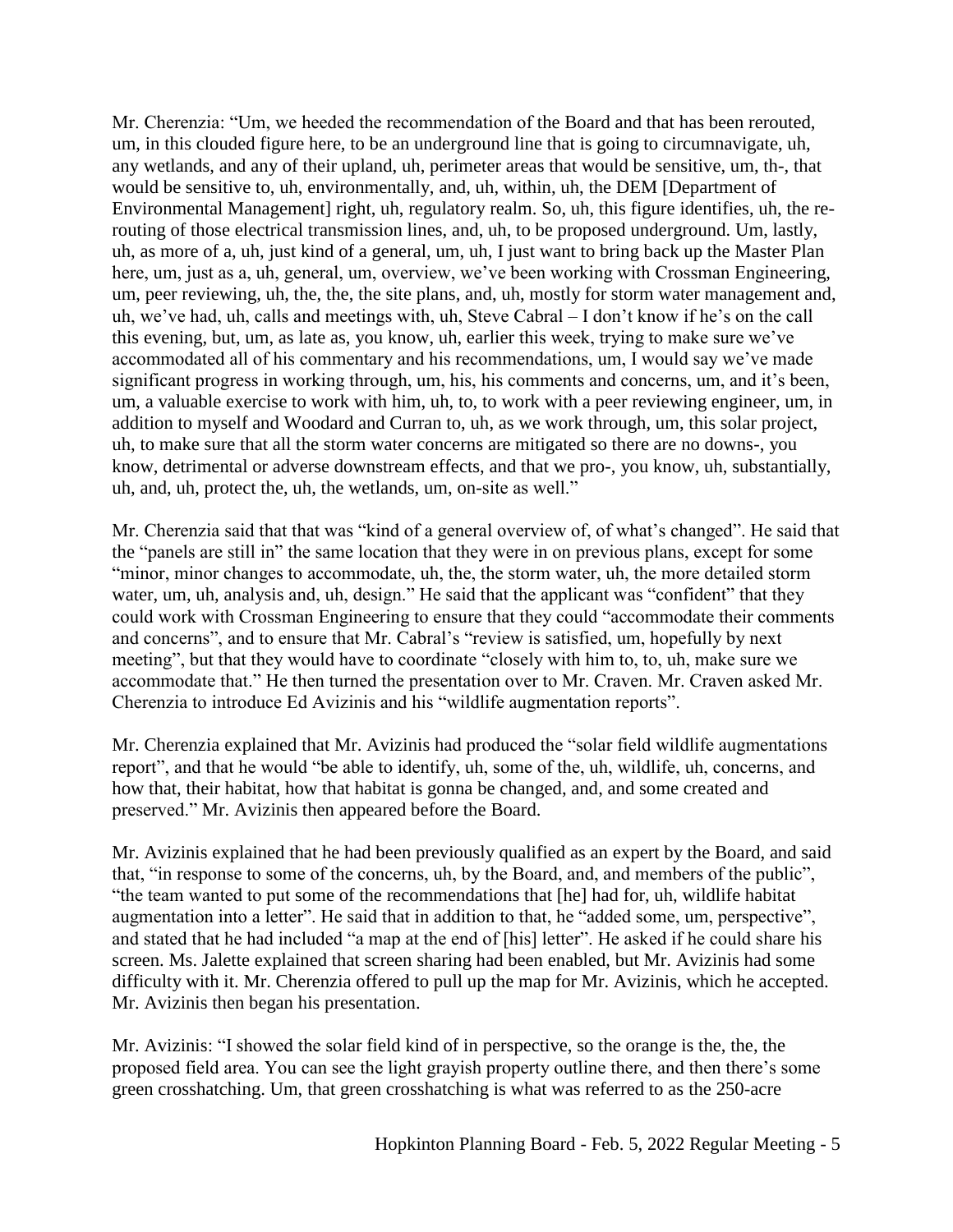significant forested habitat area, mapped by DEM [Department of Environmental Management], uh, the core habitat area that, uh, um, was discussed a lot in that, that previous meeting. Um, so, yes, we, you know, we acknowledge that the solar field is proposed within that area, uh, and we went through some of the reasons why that was acceptable, um, in our minds, in my mind, professionally, uh, including the fact that it was all previously farmland. Uh, although it's forested right now, the pa-, the presence of the pine trees, the pine forest that dominates indicates that it was recently cleared, and I say 'recently' – within 100 to 200 years. There's a presence of an Ap horizon, a plowed layer in the soil, so we know the whole thing was farmed at one point. Um, yes, it is a developing forest. Yes, it is si-, significant. Um, we believe the environmental benefits of this project would outweigh impact to that area. Um, but what we didn't discuss in that meeting was, uh, DEM [Department of Environmental Management] also maps tracts of, uh, 500, 500-acre significant core habitat forest, and that's actually their largest, uh, you know, most, uh, optimum forest habitat, and, as you can see, um, this, our property that we're working on here doesn't have any of that in it, but if you look at the dark green areas, uh, you can see it extends to the north, uh, there's area to the south, and, uh, you know, on the way, on the other side of 95, 95 to the southeast, um, but there's a significant amount of 500-acre, and, and much greater than 500-acre, uh, core forest habitat, um, that's older growth forest, it extends up north through the corridor, right up the western side of the State, into State protected lands, and the other benefit of this project i-, in terms of connectivity to the, to those lands is the, uh, the layout, um, of the project, allowing wildlife corridors, uh, to pass through the forest, pass around the fields, through the fields, uh, there's a connectivity to it, there's a flow to the, the remaining forest, um, along the rivers, along the wetlands, that lead to these much larger tracks, and connect these areas. There's a very light shaded, um, mint green, I guess, uh, color, yeah, those are the mapped – that's another DEM [Department of Environmental Management] data layer, um, that is the wildlife corridors, so you can see there's direct connectivity to the forest on our site to the DEM [Department of Environmental Management] map corridors, leading to the tracts of significant 500-acre forest. Um, so, I just wanted to show that, so that we could look at this in perspective of, uh, you know, sometimes, you have to, to look at the larger picture. Um, and in addition to that, uh, uh, let's see – um, you know, I, I – Sergio [Cherenzia] you can leave that up, or, or, or just, I guess, I'm done with that map at this point, um, but, I just wanted to, to briefly discuss some of the other, uh, mitigation measures that are proposed with this project, and, um, uh, there's  $- I$ , I – supplemental plantings have been discussed, uh, frequently, for, uh, buffers to the neighbors, and along property lines, and to provide, uh, visual screening for, for people and abutters, uh, but they're also a great food source, habitat structure, um, increasing the habitat existing on the site, uh, increased, uh, habitat diversity, um, leads to species diversity – that's been well-documented in, in environmental science, um, and then, from preservation of the forest corridors, which I just talked about and showed on the map, other habitat augmentations include brush piles, uh, which will be placed, uh, around the field, within the limit of clearing, but, um, you know, in certain, select locations, I also included in my letter a, uh, USDA [United States Department of Agriculture] NRCS [National Resources Conservation Services], um, essentially a template for how these brush piles should be, uh, located, constructed, and what they do is they provide more habitat structure, places for, for animals to live, um, feed, take cover from predators, um, another thing is, is installation of bluebird boxes and bat boxes on the, on the property, along the perimeter, um, species like bluebirds are, uh, on the decline in our State because there used to be a lot more open farmland, so back, uh, you know, there's probably a fair amount of bluebirds in that area, 'cause there are some open fields already, um, but, in the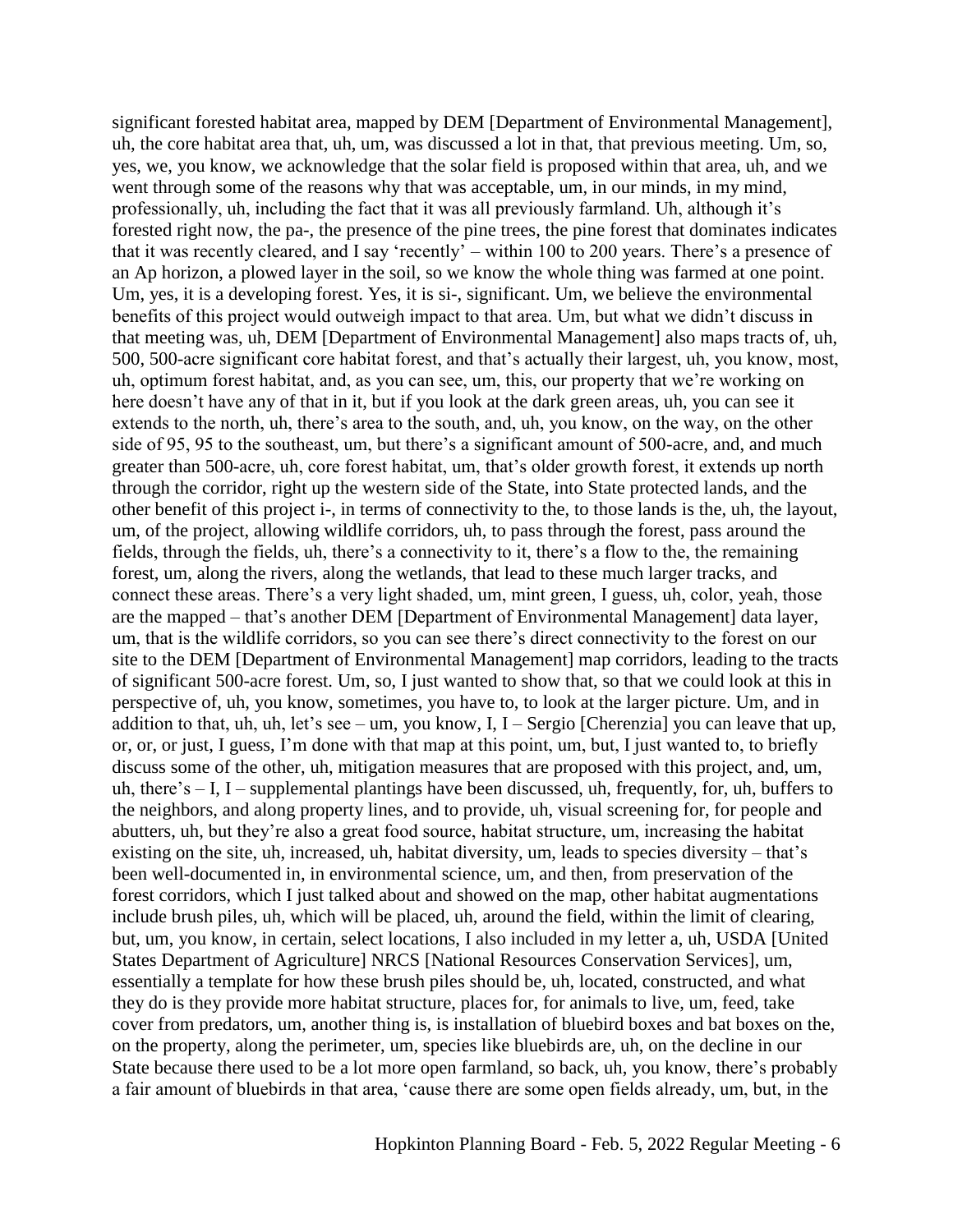State overall, they are on the, on the decline, but with, um – and DEM [Department of Environmental Management] actually, you know, Fish and Wildlife Service provide grants to open land up, to open up forest, and create meadow habitat for these types of species. Um, bat boxes, same thing, uh, bat populations are in the decline, globally, uh, creating areas where, uh, having an open area like this solar field will be over, um, you know, and adjacent to waterbodies, wetlands, where you're gonna have a lot of productivity of mosquitos, and, and bugs like that, um, you know, that, that'll be a great feeding ground for bats, so allowing them to have some roosting areas, there's a specification for the type of box that is, uh, you know, best recommended for, um, for bats to, to make best use of that area. Pollinator habitat's going to be planted, um, uh, Mr. Gifford, uh, uh, has more specifications on that if you want to get into the details, but, essentially, it's designed to create natural, native wildflower species that will flower in succession, provide, um, season-long food source for bees and, and other pollinators, which, uh, you know, so, they're – so, it's an extended period of pollen and nectar, as opposed to, you know, one big bang of species, and then that dies off, and there's a dearth, um, so that's gonna be incorporated into the project, and, and also fence passage, so, um, one of the sources that I was working with, uh, reading about, and trying to determine what the best course of action for fas-, fence passage for small mammals and, uh, to get through the, allow, you know, easy access is, uh – one of the sources recommended 12 by 18 inches cutouts, placed every hundred yards along the, the, uh, the fence, uh, the security fence, um, however, you know, I recently spoke with someone at DEM [Department of Environmental Management], and they recommend that the fence only needs to be lifted six inches, so there's a little debate on what exactly that cutout is going to be, but there will be some way that wildlife will be able to get through, and, uh, yeah, I've been reading a lot of the recent research on solar fields and wildlife and things like that, and, uh, it, it'll definitely be beneficial to have those cutouts, allow passage – it also allows some protection from species that are being predated, uh, they're actually able to cut through the fence and avoid being eaten, um, which, uh, you know, that could be good or bad, depending on how you look at it, but, it depends on what species you want, but, uh, regardless, the cutouts to allow natural passage through the fields is, is, uh, gonna be incorporated into the plan as well. Um, uh, that's essentially a summary of my letter, um, and I'm happy to answer any other questions on that."

Ms. Shumchenia asked Mr. Craven if he had any other witnesses to bring forth, and suggested that they ask questions at the end. Mr. Craven agreed to that course of action, and introduced George Gifford, the applicant's landscape architect. Mr. Craven said that his work "kind of dovetails" with Mr. Avizinis's testimony.

Mr. Gifford asked Mr. Cherenzia to share the first sheet of his plan set, and said that he would "just give an overview". Mr. Gifford then began his presentation.

Mr. Gifford: "So, um, I've discussed in the past this, this is a, this is an overview, and, um, the, the extent of the landscape plan is, uh, limited to providing, uh, screening in key areas, and also the pollinator habitat areas that, uh, were just mentioned. So, um, uh, we're looking, right now, at the overall landscape plan, and, and, uh, we have discussed the locations of the, the berming. There's some berms that, that are in the northerly portion of the site, that run in a north-south, uh, direction, and on, uh, as well as a berm that runs horizontal to Skunk Hill Road, and on the top of these berms, we've got a dense evergreen screen, which was, uh, stipulated by the zoning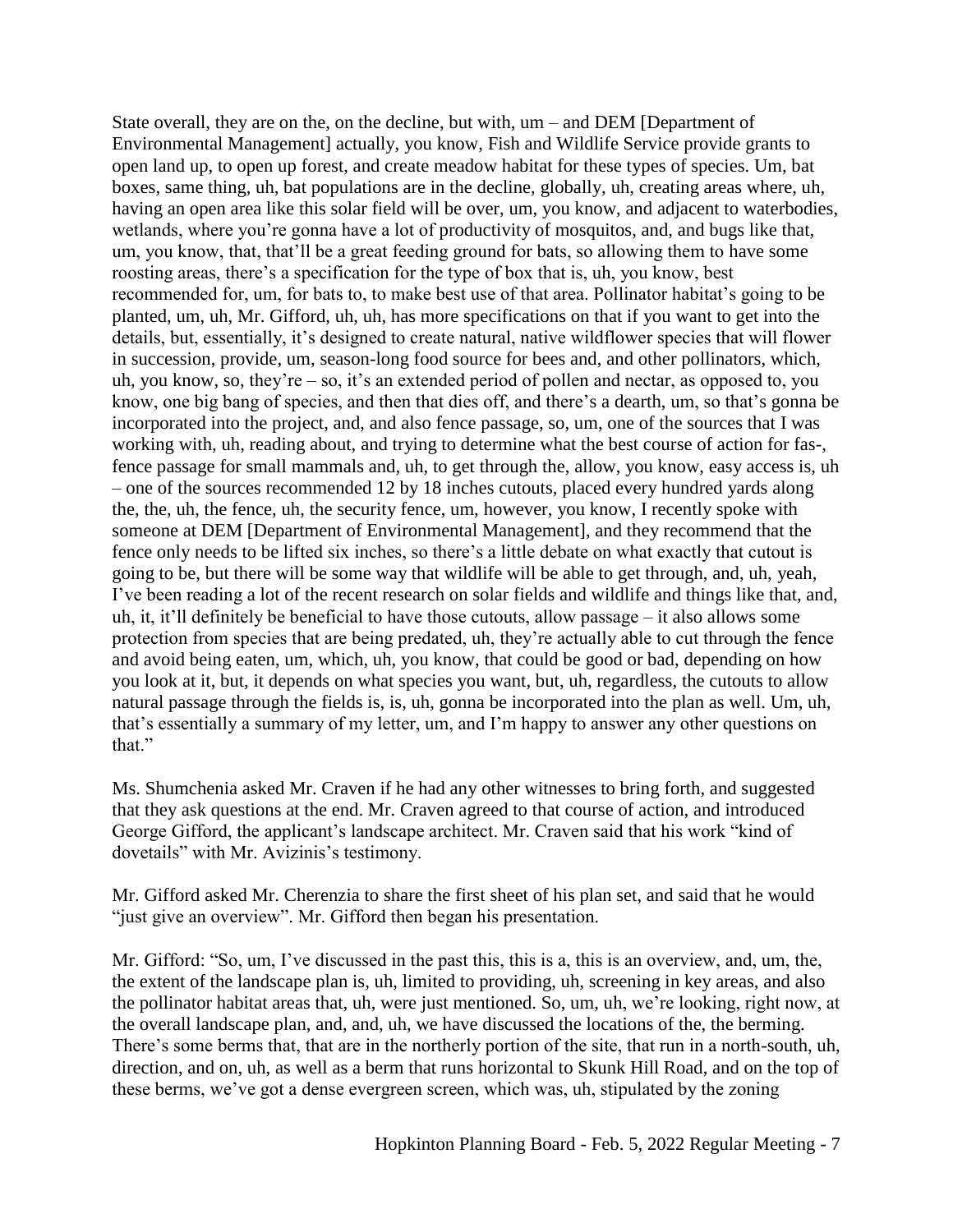approval, and, um, and in addition to that, we've got some screening down to the, at the south access. Uh, there's no berming in this location, however, there are some, some points along that, uh, maintenance roadway that we felt it prudent to plant some evergreen screening alongside the roadway. So, um, uh, we've talked about this berming before. It has the screening, uh, planted on the top of the berm, and then the side slopes of the berms we felt were appropriate for the pollinator habitat areas, um, and so we have specified a, uh, a seed mix that will, um, provide, uh, foraging opportunities, flowering opportunities for these pollinators, to, uh, to have it, to, um, colonize in these areas, and we've specified a program in which that vegetation, within the pollinator habitat areas, will be cut only on an annual basis, and the vegetation will, uh, lie down where it is cut to provide appropriate, um, uh, seed source for the following year. Uh, that is  $$ oh, in addition to that, we provided a, uh, a seed mix to, uh, for - a meadow seed mix, to uh, infiltrate in between the solar array areas, and stabilize the soils in those areas. That is, is really the limit of, of my testimony."

Mr. Craven asked if they could return to Mr. Cherenzia. He asked him if he wanted to discuss "the sight lines now" from the abutting properties. Mr. Cherenzia replied in the affirmative. He explained that the applicant had "prepared some, uh, site profiles", and acknowledged that there had "been some neighbor concerns" about whether or not the berms and vegetation were "going to be effective in, uh, sight line screening." He stated that they had looked at some "specific areas to evaluate, uh, sight, sight views." The first one was from the Rathbun property off of Skunk Hill Road. He identified a "pretty significant berm" that the applicant was proposing near the "entrance off of Skunk Hill", which was "going north-south" in orientation, and another that was "going, uh, more or less, east-west following Skunk Hill Road." Mr. Cherenzia explained that the neighbors in the Skunk Hill Road area "would be looking across, um, there's a pretty significant wetland, uh, which we have identified on the property", and that he thought that that wetland complex would go "into the neighboring properties", and had some "pretty substantial, uh, forest growth on it". He said that behind the wetlands, there was a farm field, which is where the berm was proposed, and beyond that area was the proposed solar field. He said that they had "extended this profile", and that if someone looked at the profile "from the first story" - which, he noted, the applicant was "required to do by the zoning approval" - they could see that there are "significant tree, trees that, uh, are located in the wetland, in the forested wetland area", then the berm, "which creates, uh, a visual barrier, with the plants on top". Mr. Cherenzia said that Mr. Gifford had communicated to him that what was shown on top of the berm on the plan was "closer to the planting height", so they were "pretty conservative in this exhibit – that these trees, this vegetation on top of this berm will get even taller and create even more of a, uh, visual" block to the proposed solar field. He said that the sight lines "clears, uh, the solar arrays", despite the change in topography on the site, noting "even such, at the end of the array, that sight line, through the trees", that the applicant felt "strongly" that, "given all of these, um, impediments" abutters were "not going to see the, uh, the array" due to the "visual blocking" from the "vantage point" in question. He then brought attention to another sight line that they examined. This location was on the other side of the proposed project area, where abutters David Johnson and Johnna Serydynski own property. He said that he believed that "they were adamant that they did not want to have a berm" as they had concerns about "storm water retention on, on their property". He noted that there is a proposed berm along Skunk Hill Road, and that they did not "anticipate" that it was "going to cause any storm water issues." Mr. Cherenzia stated that there is a wetland in that area as well that would be "collecting storm water", and "diverting it as well,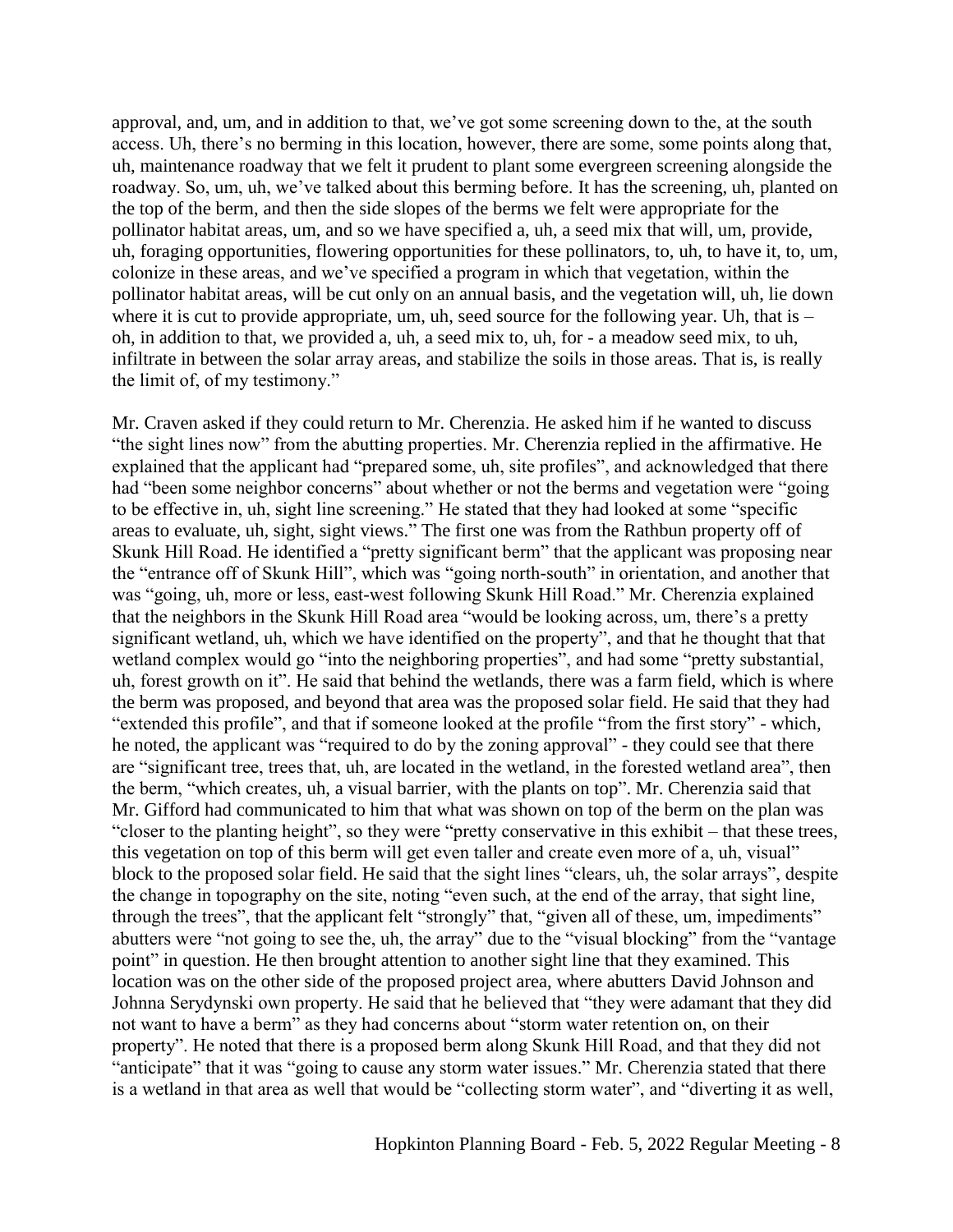before it gets to the field as, as it is anyway." He explained that the "grades generally go from a northwest" direction to a "southeast" direction. He said that Mr. Johnston and Ms. Serydynski were at a "much higher vantage point" than some of the other abutters, and that they also had a "forested wetland that they would have to be looking through as well" before they could see the array. He brought up another view that they had explored, which was if "their view was skewed and not looking at the berm". He said that they would be "looking through a significant amount of vegetation" if someone "wanted to even see the, the panels". He said that one would "have to be able to see through all this vegetation at the vantage point they're in, and, for the most part, if you're looking over those trees, you're, you're looking way past these, these panels, and you're not – they won't be seen." He said that the applicant believed that "there won't be any impact, um, from that vantage point."

Mr. Cherenzia said that their last view was from Michael Lane, and noted that, "obviously, there's different vantage points", but that they "split the difference" between the views from abutting homes. He identified a "significant forested wetland" in the area "between Michael Lane" and the applicant's property, and that one would have to "see through all those trees' and described the property as "significantly forested". He indicated that although 'Where the berm gap is in place", the area still is "significantly forested" and that he "does not believe that um they will see the panels at all." He was very clear and reiterated that the sightlines are limited to the panels by neighbors of this proposal.

Mr. Craven also pointed out that he believed there were "questions about the telephone poles near the entrance", he advised the Board that if any questions existed that Mr. Epps and their team was prepared to answer them. He then directed through the Chair that his team was available to address any concerns they may have.

Ms. Shumchenia asked if the information that was just presented in the last sightline diagrams displayed, was in any packet that had been given to the Planning Board for their collective review.

Mr. Cherenzia indicated that they had this information for the presentation and that this information he had just given to the Board was outside the packets provided. He indicated that if "it pleases the Board I will ensure this information is available moving forward." He "would be happy to present them for further review".

Solicitor Hogan interjected and stated that she was "sure that Mr. Craven is aware of this, but if this document is to be part of the record", that it must be presented to the Planning Board. Mr. Craven concurred and thanked the Solicitor for making that point.

Acting Chairman, Ms. Shumchenia stated that she wanted to get to the Independent review done by Crossman Engineering. The Chair felt this was a prudent course, and "would answer preemptively many of the Board Members questions." Her course of action was found acceptable by all Board members and the review of the proposal by Crossman Engineering was then presented to the Planning Board for their information and review.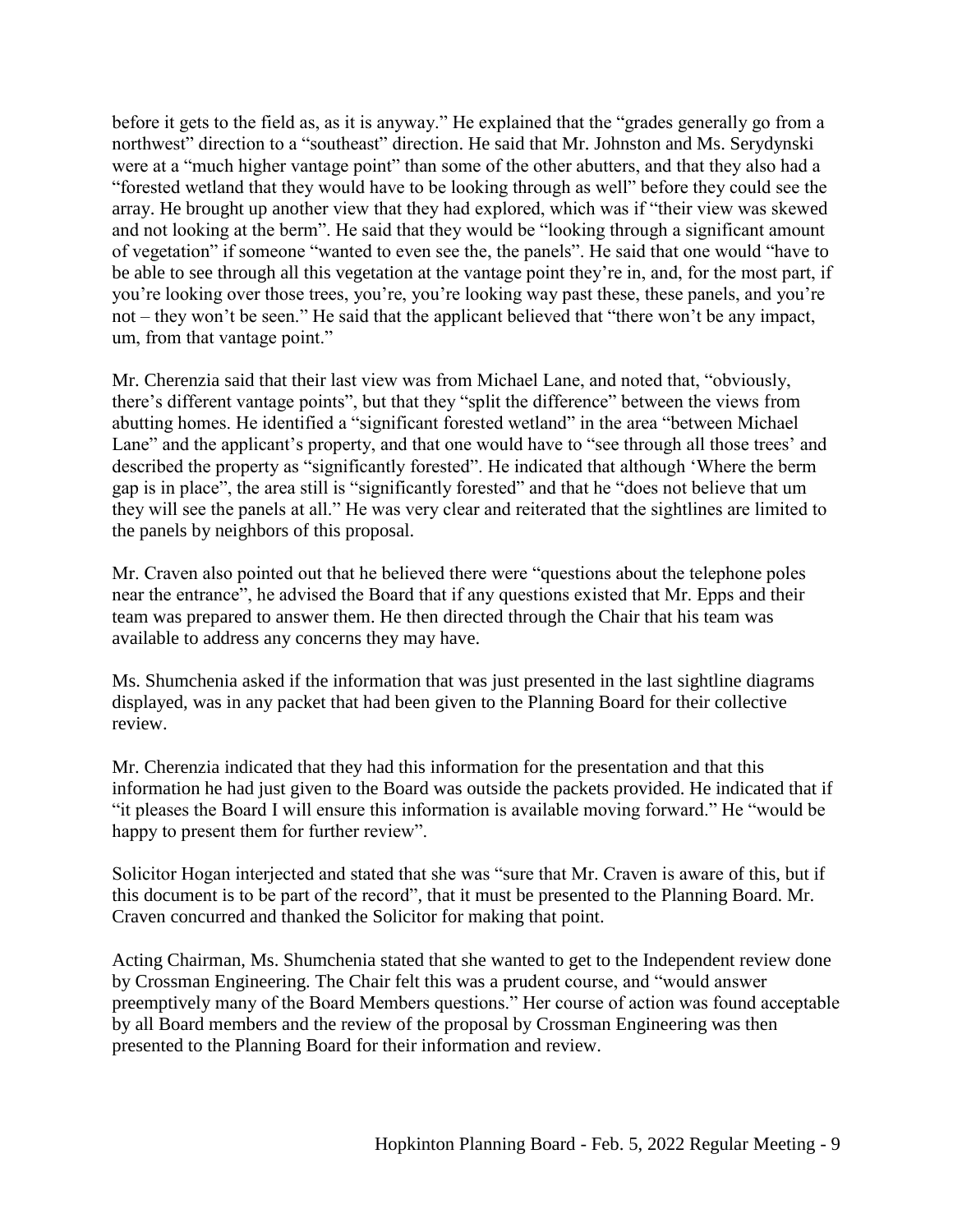Mr. Steven Cabral of Crossman Engineering indicated they were presenting an independent review of the project, "not intended to be for or against the proposal" and give an expert opinion on proposal details to address concerns of any Board members as they exercise their collective oversite duties. That Crossman represents the Town of Hopkinton and its residents. He indicated that he had a rapid turnaround for analysis of the project due to the time period allowed for his review. As a result there was "quite a bit" of information to review, so Mr. Crossman would hit the "highlights" for Board review at that point. Mr.Cabral indicated that The Rhode Island State Historical Commission has indicated that a "Phase 1 archeological review of the site"needed to be conducted. That that review is presently ongoing and to be available later. That the United States Department of the Interior expressed concerns that the Northern Long Hair Bat is on the premises. Mr. Cabral acknowledged that the habitat protection had been discussed in the presentation previously. That the concern was reference with tree removal so that it does not interfere with their nesting. As to Stormwater analysis, he wanted to express "big picture concerns." He stated one of the "unique" features of this solar design was the size of the arrays. He indicated that the average proposal had panels that were 12' wide with 12' in between the panels. This project has arrays that are 21' wide and have 5.7' in between the panels. That 80 % of the area is comprised of impervious solar panels. Mr. Cabral indicated that sheet flow could be impacted. That the panels are so large that sheet flow for storm water mitigation could be impacted. He indicated he wanted to ensure that there was a "robust storm water mitigation process". As water cascades" off the panels, Mr. Cabral is concerned that flow could be impacted due to design, orientation and topography. His concern is that "there could be more storm water runoff then was presented in the master plan." Not that "we can't get there", but that we are "not there tonight."

Mr. Cabral continued that it had been his experience with Solar arrays that, 'quite a bit of compaction of underlying soils" occur. With highly compacted soil developing limiting the soil's ability to mitigate runoff. Mr. Cabral described Mr. Gifford as a great landscaping architect and acknowledged he discussed seeding to address the water flow and runoff. With the size of the panels and " the 5.7" of open sky, interspersed with large 21' panels", all "about 2.5' above the ground", it is hoped the seeding mix discussed "can create a densely populated" undergrowth. Mr. Cabral articulated two primary concerns, that this proposal as it exists will not "get sheet flow as assumed in the storm water analysis". That the storm water analysis that upon completion that the 'solar fields can be a perfect meadow". Due to Mr. Cabral's experience with other arrays, and what he has observed, and the "size" of these panels, that he believes that the "volume of runoff is underestimated". Mr. Cabral indicated that the design team has shown they are very receptive to their comments and have expressed a willingness to work to address them in their design. He indicated the Storm water runoff is often discussed in the preliminary development stages, and it is unique to Hopkinton that detailed storm water designs are discussed in this phase. As such Mr. Cabral will defer to the Planning Boards concerns at that point.

Acting Chair Shumchenia asked the Board if they had any questions and at that point and the Board asked none. Town Solicitor Hogan asked Mr. Cabral if there would be a supplemental report available or one to follow. Mr. Cabral indicated that he had a "zoom meeting" with the applicant. He described the applicant as very "responsive" to his concerns. He believed it was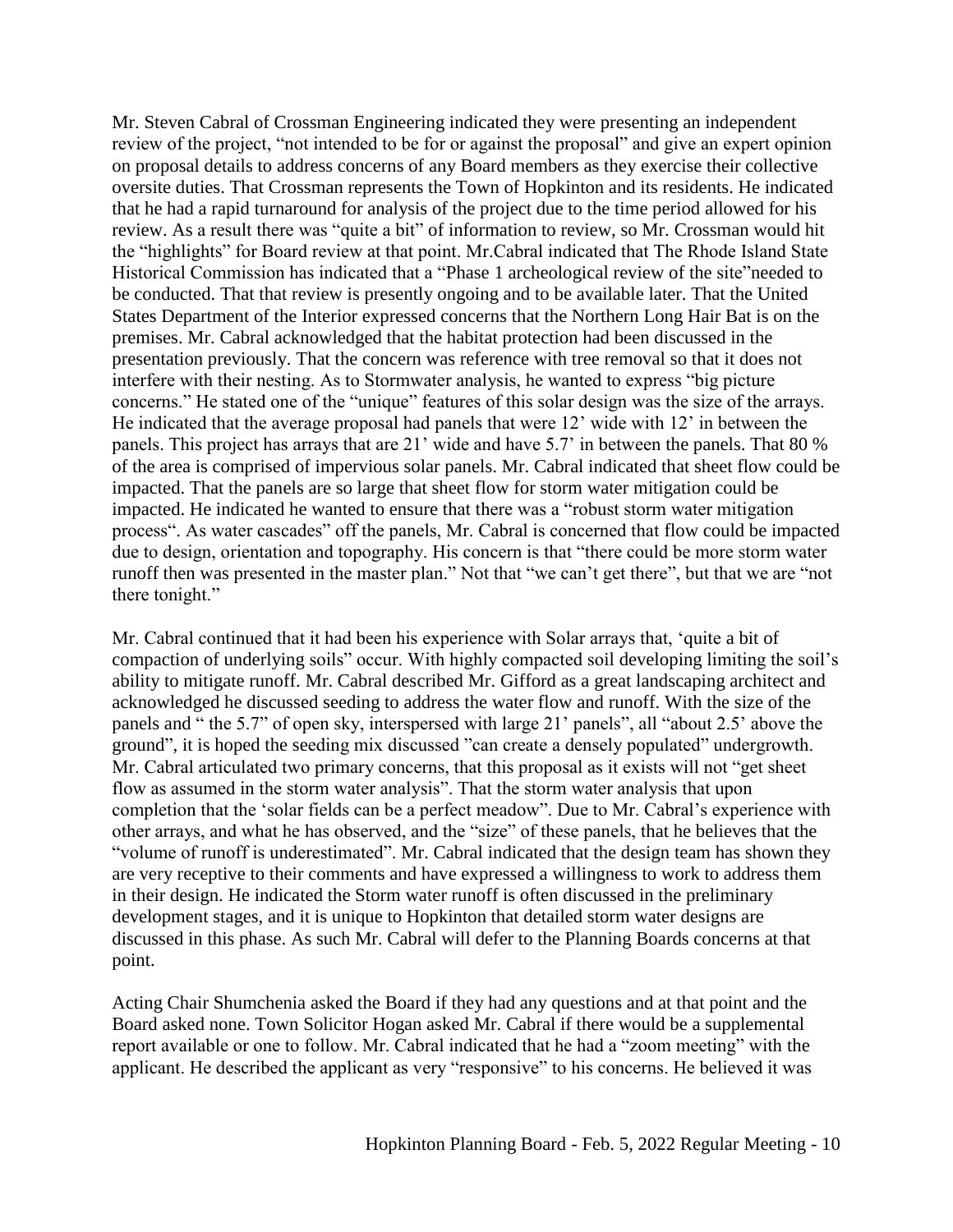appropriate to allow them to respond, however if the Board sought further reporting he would prepare one.

Ms. Shumchenia stated she had a question, and was concerned that she may be "going into the weeds". That upon her review of the applicant and Crossman reports she had a question reference soil. She stated in his report, Mr. Cabral indicated that there was, "a really good condition organic rich soil, and A horizon soil 13-16"deep. Soils that will absorb storm water and help to mitigate runoff issues. She was concerned as to if this soil would be removed to address the slope. "Are we removing the very soils that will help storm water management?"

Mr. Cabral indicated that this was a very good question. He indicated that upon his discussions with the applicant it was clear they sought to retain the soil in question on site. They sought to keep the soil and the depth of it in place on the site they sought to place the solar array. The applicant discussed "manually tilling" the soil and to do so after the Solar array is in place. He indicated he had concerns due to the size of the array and that the applicant and their team"are closely looking at this concern, and they will give us the good answer soon."

Ms. Light had a question for Mr. Avizinis as to if a grant funding stream existed supporting the habitat on grounds for blue birds or bats. Mr. Avizinis indicated that DEM did have funding available but was unsure if the project qualified due it being a solar array. Ms. Light was concerned as to "How many bat and bird houses would be in place?" She followed up further indicating that she was concerned for species in question, and wanted to ensure that they supported the bat and bird populations at the site. Mr. Avizinis indicated that he could not give an exact number of bat or bird houses but could have a definitive if it was required. He further elaborated that Rhode Island DEM does not have a great guide available, but he had acquired data and suggestions from Massachusetts and Florida sources. He further elaborated that although the bat population is in decline, there are no protective requirements for private developers reference bats. He affirmed that the applicant will act not to interfere with their reproductive cycle on the proposed site. He indicated all actions in this regard would be where the applicant, would "definitely want to do it to make sense and supported by scientific evidence." Mr. Pennypacker then stated he concurred with Ms. Light, and liked seeing that the protective habitat measures were in place. Acting Chairwoman Shumchenia further elaborated that it was her hope that the plans in place could be long term in nature to protect the species. Mr. Pennypacker concurred. Mr. Avizinis stated they would be happy to elaborate further and to add these concerns to their long term maintenance plan. Ms. Debbie O'Leary of the Hopkinton Conservation Commission also had concerns for protecting the habitat of the Bats in particular. She requested this be addressed long term. Mr. Avizinis agreed to do so.

In public commentary Ms. Johnna Serdynski and David Johnson of 173 Skunk Hill Road, who have property abutting the proposal had questions. Mr. Johnson wanted to know if sightlines were first or second floor for the proposal in question. Mr. Cherenzia indicated it was "first floor". Mr. Cherenzia citing forested wetland as a reason for not seeking additional vegetation. He also indicated that the caller had indicated that they had no interest in a berm. Mr. Johnson enquired as to specifically who watches out for berms and the solar operation overall and ensures its maintenance for the life of the project. Mr. Cherenzia stated that the operator of the solar project, operating under a DEM permit would be responsible. Mr. Gifford advised that there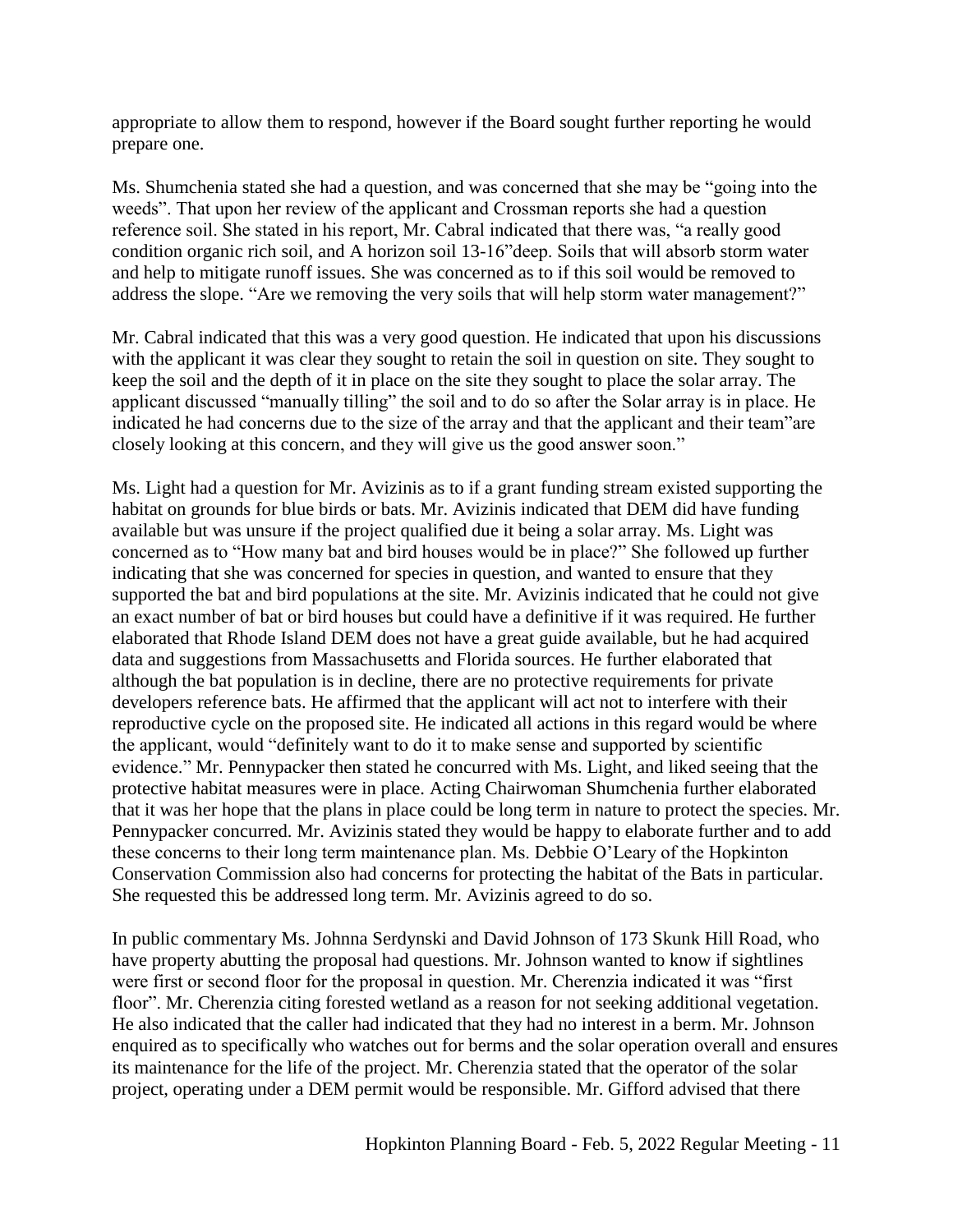were no unusual species of plants planned for their use. That the applicant will replace for one year any vegetation at site that fails or dies. Mr. Gifford reiterated that the berm would have a number of different species to go along the berm to act as a screen. Mr. Johnson asked to if his property would be given the 300' setback that other abutting property owners were availed. He wanted to know why some property owners were granted 300' and they were given a 100' setback. Ms. Kaiser indicated that abutters on the Eastern Side were granted 300' setbacks, but those on the Western Side were not. Attorney Craven stating that 100' was standard property setback. After offering a sitewalk Attorney Craven asked Mr. Johnson what he was seeking to accomplish and asked him if he wanted a 300' setback on the totality of their property. Attorney Craven stated that he was "sensitive to" the property owners concerns, and offered to have someone reach out to or meet with Mr. Johnson to further discuss. Mr. Johnson said if he was going to be "stuck"with a solar project next door he simply did not want to see them. Attorney Craven advised the property owner he would speak with them reference their concerns.

Mr. Eric Bibler of 119 Woodville Road indicated he had a question for Mr. Steven Cabral of Crossman Engineering. Mr. Bibler indicated that the slope on this project is estimated in some spots at 15% which he indicated are quite steep. That on similar projects he worked on the project slope in question here, caused him "consternation" at this point. That he was 'familiar" with the site in question, and that there was also a "ton of wetlands" proximal to the site. Mr. Bibler noted that it was Mr. Cabral's belief that the applicant had overestimated the runoff that will be mitigated by the meadow grass mix that the applicant discussed. Mr. Bibler wanted Mr. Cabral to comment on these slopes which are quite steep.

Mr. Cabral indicated that all that Mr. Bibler stated was a topic of concern when discussed with the designers. That the slope of the project, soil and drainage were issues. That what Mr. Bibler stated "is true", and all are topics for current and future discussion with the applicant. He described all as "a work in progress".

Attorney Hogan asked Mr. Gifford about the seed mix utilized for the grass in question. She remarked on due to the size of the tiles that 80 % of the field will be covered. She asked about the "proposed seed mix" and specifically its "shade tolerance". Attorney Hogan was concerned as to exactly what would grow under the tiles in these conditions. Mr. Gifford indicated it was a blend of seed mixes, and that theoretically some of them will thrive in shady areas, and some in the sun. Mr. Gifford acknowledged they do have an area where there will be dense shade. Attorney Hogan asked if there will be primarily grass or are there other seeds? Mr. Gifford answered that it would be 'primarily grass".

Ms. Light spoke and indicated that she felt after what she had heard from Mr. Cabral that this project is "going to need to undertake a serious design review." Ms. Light had concerns about the run off, the sheeting, the habitat of the bats and blue birds, and the grasses discussed on this proposal. She felt it needed to be 'on the table" for re-review. She asked Mr. Cabral directly if she was "wrong" to have these concerns? Mr. Cabral stated that no she was "correct it was a valid concern." Engineers always believe they can "design any project..that we can mitigate the impact." "But we are at a point where we have not overcome the concerns. You are correct." Ms. Light then thanked Mr. Cabral for his input.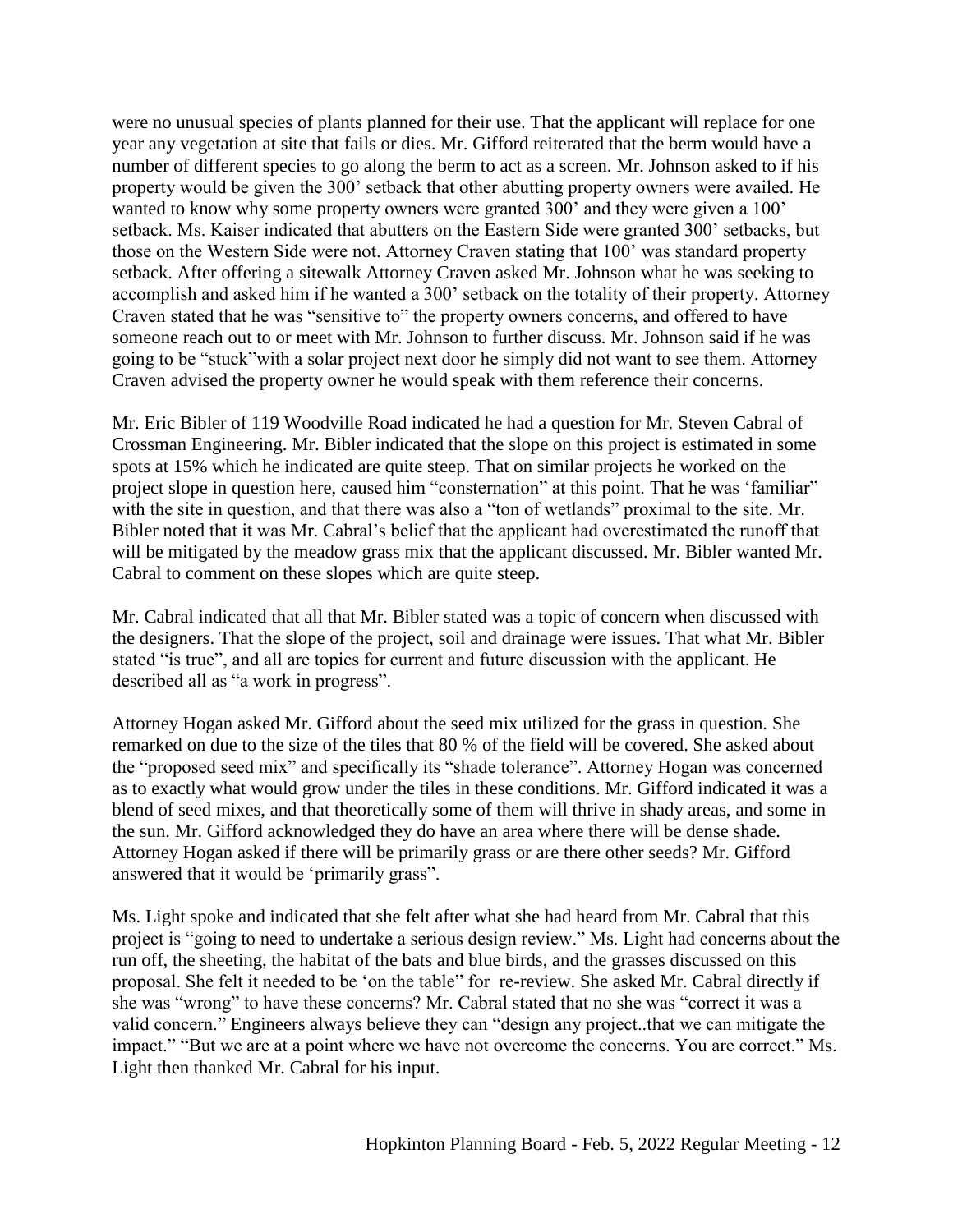Acting Chairwoman Shumchenia was concerned about two issues the Board should address. "First, What can be done about the design of the project?" "Can the spacing between the panels be addressed' discussed further as a mitigative strategy to deal with vegetation and drainage concerns. Lastly she was concerned as to timing and amount of information. "when should we continue this to?" "April or more reasonably May", this she felt would allow the Board to have an additional review done by Crossman Engineering and allow full public access to the information provided. She then asked for input from the Board as a whole.

Ms. Light responded that she was in "complete agreement with the Chair". Ms. Light also called for the application to be posted online for all to review.

Solicitor Hogan indicated that she would like to see a "30 day advance filing process" for adequate review. That it "may not have been" standard process for the Town of Hopkinton in the past, with the volume and specificity of information it is necessary for adequate review. Solicitor Hogan specifically indicated a week to review the volume of maps and binders of information was simply "inadequate". Solicitor Hogan felt that failure to do this did not serve the applicant, public or Board in question well.

Mr. Pennypacker indicated that he stood by Mr. Cabral and the Crossman review, and felt it best to allow them to iron out and work out issues with the plan as they were. He felt this was a "prudent" course.

Acting Chairwoman Shumchenia inquired of the Solicitor as to if they would have to continue this meeting, or give a date for further review. Ms. Light indicated she believed that would be best served by going to the May  $4<sup>th</sup>$ , 2022 meeting. Ms. Shumchenia than further stated that "if we are implementing a 30 day review deadline", that would be April  $4<sup>th</sup>$  to submit documents for review.

Planner Jalette stated there was one more member of the public that sought to comment by Zoom and asked the Chair if she would allow it at this point. The Chair indicated yes.

Mr. Eric Bibler of 119 Woodville Road spoke by phone with the Board. He indicated he did not "hear a word of Steve Cabral", and indicated he would go back and listen to the tape. He indicated that he would be "straight" and that he was "extremely frustrated"with the testimony of Mr. Avizinis. He reminded all that, grants are available from the US Fish and Wildlife to address issues with habitat. Mr. Bibler was particularly concerned with Mr. Avizinis statement that, "the environmental benefits of this project outweigh the environmental detriments." Mr. Bibler challenged Mr. Avizinis to produce a single study from a single conservationist where cutting down an" unfragmented forest" area is an improvement to a habitat. Mr. Bibler referenced the 100 year and 200 year growth of forest in the area in question, and referenced another project where he hikes (Carter Preserve) where an amount of "scrub" forest was cut down by the Nature Conservancy for a Solar Project that created meadow habitat. Mr. Bibler summarized his point by indicating that it is, "really a stretch to paint this as an improvement." He further indicated that he was "frustrated" and discussed previous testimony of a Mr. Peter Friedrichs, an expert who cited references. That this process had been going on since last June, and he had asked the applicants experts if they were aware with the documents provided, the applicant's expert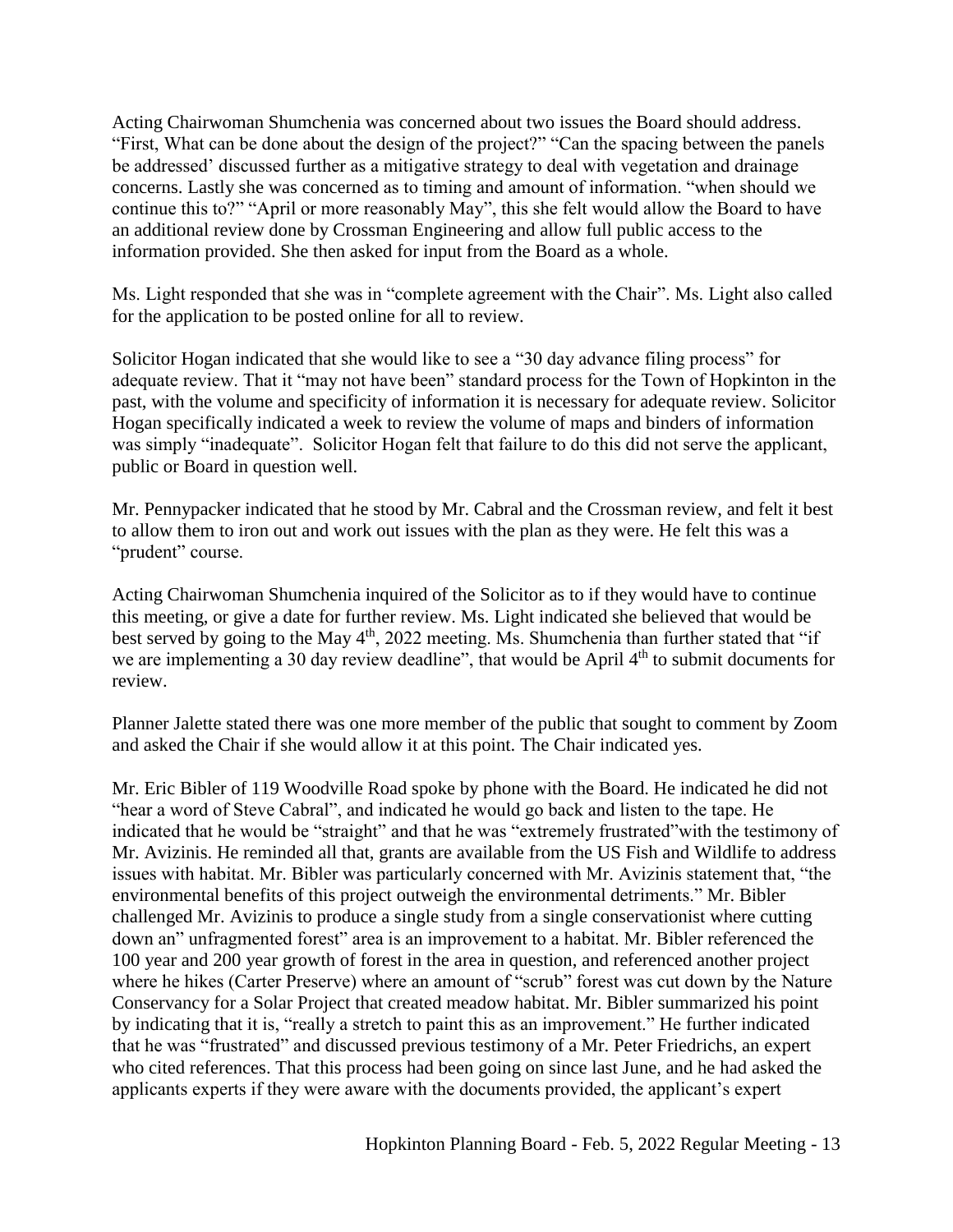indicated that he was not familiar. One document was the RFP from the State of Rhode Island for procurement of renewable energy. Last March they gave in their language from the "procurement title" that the 'strongest consideration" is given to projects directed to be located in non-environmentally sensitive areas. Mr. Bibler indicated that in the State of Rhode Island RFP, "unfragmented forest areas" like this one in question would not be considered. He summarized by indicating that the "state has redlined areas precisely like this one we are considering tonight." In August of 2020 a study was put forth by "Synapse Energy Economics" for the "Rhode Island Office of Energy Resources". It was a comprehensive analysis of potential sites of Solar placements within the entire state of Rhode Island. That this was "promulgated" to avoid placing them in areas of Unfragmented Forest land.

Mr. Bibler continued that in June of 2021 that the Rhode Island DEM issued a bulletin, "Freshwater Wetlands program and storm water construction permitting, ground mounted solar array guidance." "Tips for smart sighting of ground based solar arrays." That in this document it was clearly indicated that 'clearing of forests or farm land is "strongly discouraged." He further discussed testimony about issues of placing Solar Arrays in the vicinity of public wells for water. He also referenced a piece on the "Value of Rhode Island Forests", which had a 'long appendage'. There were concerns on the removal of forest to facilitate solar arrays. That "strategies balancing forestry with development' was discussed, and significant concern over loss of forested land since 1967 to development in the Ocean State. "One of its greatest threats is fragmentation". He was 'frustrated' and the project now at its one year mark for review has a "500 page document dump" and "that this project" is not consistent with what the state seeks to achieve. That this document forwarding,' goes into every imaginable detail" of an engineering plan, when this is a hearing on a Master Plan Application. Mention was made of the Board and proposals before it keep consistent with the town's "Comprehensive Plan" and ensure that the benefits outweigh the detriments. He stated there was an expert giving "lip service" that putting up bat houses and bird houses in this array meets this.

Mr. Bibler indicated that the Planning Board is 'ducking' the issues and "ignoring the issues', 'walking around the elephant in the room" and not doing what you are 'ignoring the criteria that you are obligated to act on'. That the Board was now 'stretching the issue" out until June or July. That they were going "into the weeds" on an engineering study. A study that he asserted was poorly cited. Ms. Light interjected that this was not a productive conversation at this point. Mr. Bibler was inaudible briefly and stated that, 'your own Engineer said' that the project did not work, He concluded with "Thank you and I'm done now". Ms. Light stated "Eric". Ms. Light indicated that, "Emily was polite", and this was not sticking with the path of the discussion on the table. That she was certain this would be repeated at the next meeting. Ms. Light stated that Mr. Bibler should, "show respect for the Chair."

Mr. Prellwitz interjected that he had not heard a question asked.

Acting Chairwoman Shumchenia stated "ok thanks everyone" and focused the discussion. "I will move us along here to close this public information hearing tonight. She sought a motion from the floor to extend the hearing and decision date. She also wanted to ensure documents for that meeting from the applicant needing review were in the Boards hands or town hands by April 4<sup>th</sup>, 2022. She enquired of Attorney Craven representing the applicant if this was a condition that the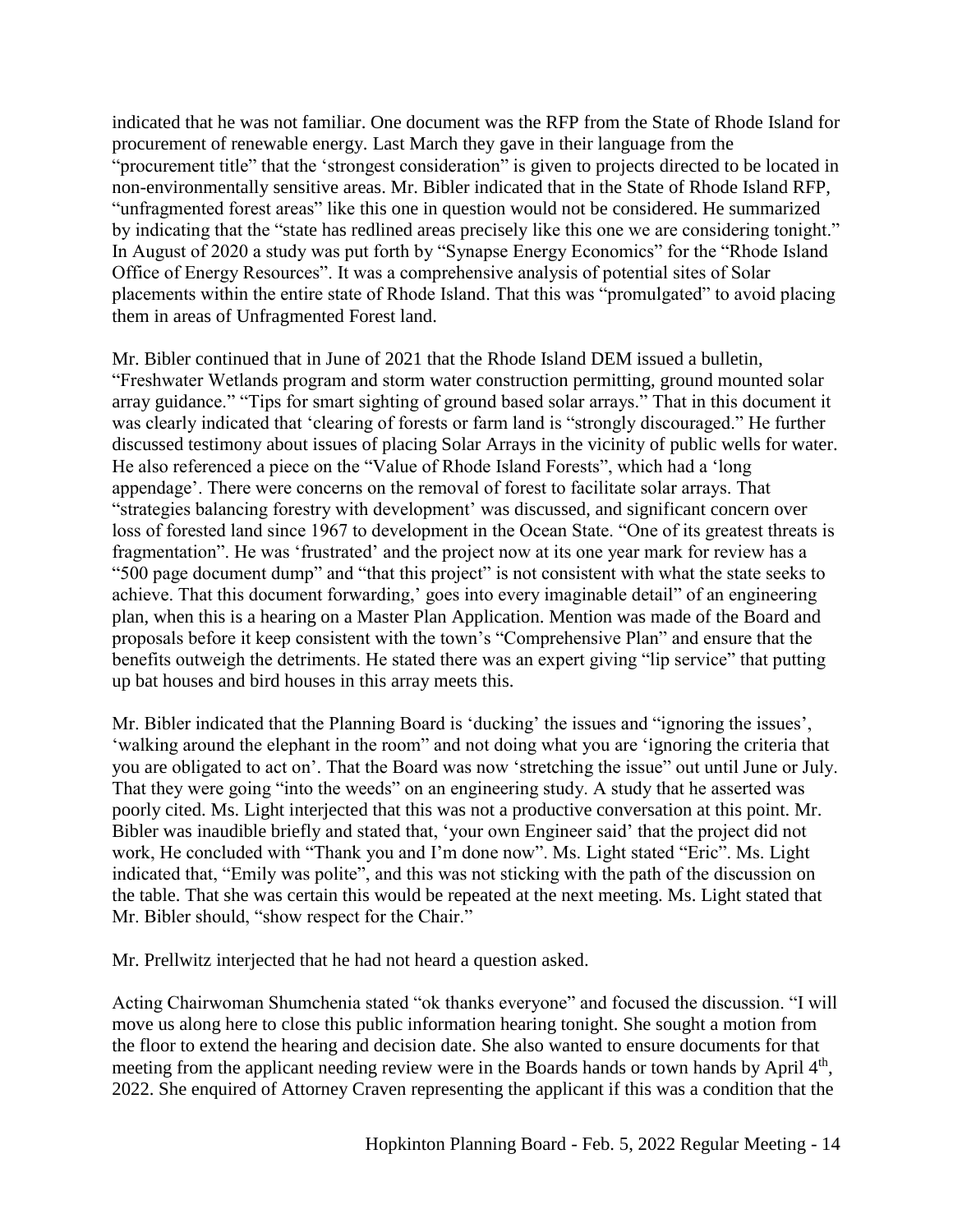Applicant could meet. Attorney Craven indicated that he had spoken with his experts and the could be ready for an April meeting. However if the Board chose to put off until May he would acquiesce to the wishes of the Board.

Acting Chair Shumchenia asked both the Planner and his Clerk to weigh in as to what was a prudent course. Planner Lamphere advised that it appeared to be an Engineering concern. That if the applicant can have the drainage issue solved to where it was acceptable to Crossman Engineering is when the matter will move forward. He was prepared to move forward as the Board willed. Ms. Jillette stated that another member of the public sought to weigh in. Acting Chair Shumchenia indicated that they had closed the public comment portion of the Hearing and unfortunately would move on at this point. Ms. Light suggested that another stakeholder be queried, and ask Mr. Cabral or Crossman Engineering if they were available for an April meeting. Mr. Cabral stated with the timelines discussed he could be ready to discuss at the next meeting. Ms. Jillette advised the Board to remember to query the applicant as to their availability as a new motion will trigger a new decision date.

Planner Lamphere wanted to reaffirm to the Board that he strongly suggested that the two Engineering firms work until at which point Mr. Cabral from Crossman Engineering can at least report that Crossman will approve the engineering portion of this plan. If it takes time to get there at least get that hurdle on drainage passed. Acting Chair Shumchenia concurred and felt if this was followed they would be "circling a solution' on this project. She sought the input of the Board.

Mr. Prellwitz indicated that it was on both the applicant and Crossman to work together to bring the concerns to a successful resolution.

Attorney Craven indicated that the applicant will seek a May date to allow the Engineers to work out any and all concerns, and used drainage as a specific issue. He enquired on how heavy the May calendar was and agreed to that as a date as the agenda was favorable at that time. Attorney Craven sought the decision deadline as 7 business days after the May 4<sup>th</sup> meeting date or May 12th .

Acting Chair Ms. Shumchenia sought a motion to continue this matter to the May 4<sup>th</sup> Meeting at 7 PM. Ms. Light enquired if it would be an in person meeting or a hybrid meeting. Ms. Shumchenia indicated that it would be whatever town policy indicated at that time. Mr. Prellwitz made a motion to move the matter to the May  $4<sup>th</sup>$ , 2022 meeting. He also stated they would have a decision date of May 12<sup>th</sup>, 2022. Ms. Light seconded the motion. Ms. Shumchenia, Mr. Prellwitz, Miss Light, Mr. Lindelow and Mr. Wayles all voted in favor of the motion with none in opposition and none abstaining. 5-0 the motion passed.

## **Master Plan- Public Information Meeting- Major Land development Project- Atlantic Solar – plat 7, Lot 32, Plat 10, Lot 87, Plat 11, Lot 35 0 Main Street. Atlantic Solar LLC, applicant.**

Ms. Shumchenia called the hearing to order. She recognized the Attorney for the applicant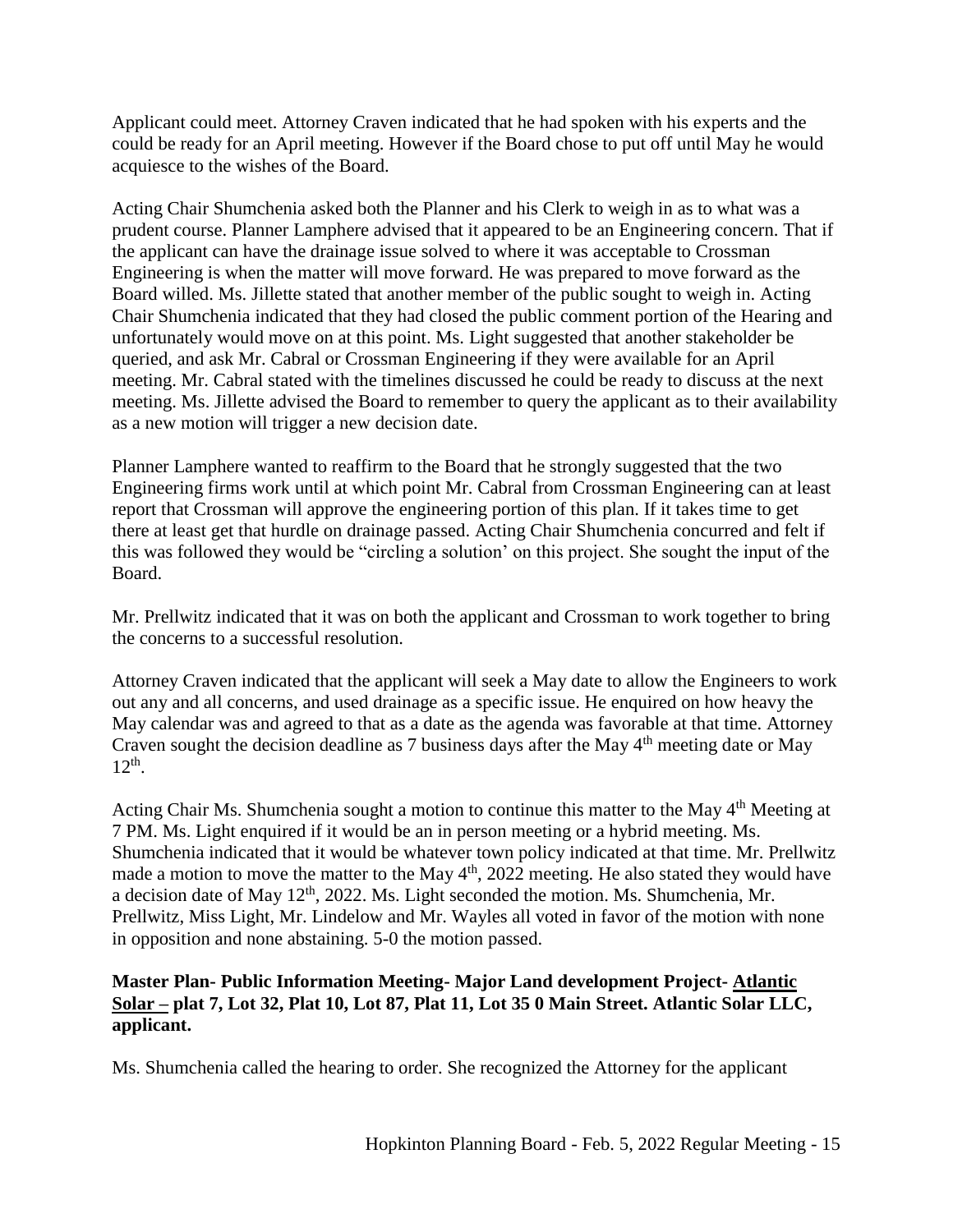Attorney Robert Craven. Attorney Craven indicated the same group presenting previously would present on this application as well. He the deferred to Mr.Cherenzia. Mr. Cherenzia began the discussion of the site plan and modifications as he referred to a detailed document diagram which contained this plan. He referenced changes such as a shortened driveway, but the driveway still allowed access. Mr. Cherenzia also indicated the width of the driveway had been increased to allow emergency vehicle and fire apparatus egress. The site plan was also adjusted for setbacks and to refine sheet flow, and storm water flow. Mr. Cherenzia also indicated that additional land screenings existed on the Northeast side of the property to screen the property. He also advised the Board this plan has not gone under peer review.

Mr. Giffords indicated that the Northeasterly border of the site had been modified. That after discussions with another Team member it was relayed that Planning Board Members sought additional evergreen screening in this location on the site. That this was accomplished without disturbing the screened area. Attorney Craven indicated that after presenting this change to the Board they had met the elements of the checklist and sought Board input and further questions.

Mr. Prellwitz indicated that he was all set. Ms. Light asked the Board if it was reasonable to ask Crossman to step in for peer review at this point, and asked the Board if that was a path they wanted to go down. Ms. Shumchenia stated that she wanted to ask the distance between the panels. She indicated she has similar concerns to the companies Skunk Hill Road initiative. Mr. Craven asked the applicant's team if they could answer the questions asked and their thoughts on going to peer review. Ms. Kaiser answered and stated that the sizing of the panels and spacing was very similar to the Skunk Hill proposal, although the relief was far gentler overall on the terrain of the project. Attorney Craven asked if it would create a concern for drainage as it had on the previous project. He asked for her professional opinion. Ms. Kaiser stated that she did not want to speak for Mr. Cabral but she did believe he may have some similar concerns on this project as well. She stated there were some similarities in the project but also some differences. She did not feel there would be the same range of comments as in the previous project however. Mr. Wayles indicated that it was not just the water drainage issues, but the issues with vegetation under the panels. Attorney Craven concurred.

Town Planner Mr. Lamphere did agree that this project needed Crossman review as to its water drainage. This was consistent with good practice, previous actions and the runoff needed to be reviewed. He did not think it would present some of the difficulty the previous project did however. Mr. Lamphere indicated that this was the same timeline, same developer, same review team, much of the reason the proposals were paired together. He wanted to get the matter to Crossman to conduct peer review. Attorney Craven agreed with the Planner and would have all availed to meet the May  $4<sup>th</sup>$  meeting. The dates would be the same May  $4<sup>th</sup>$  for the hearing and May12th for the decision.

Solicitor Hogan then indicated it would be appropriate for the Chair to see if the public had any input. She also indicated it should be limited to questions and not speeches.

Mr. Joseph Moreau of Old Depot Road was commenting and enquired if this was public comments or specific to a project. As it was specific to a project he indicated he would hold his comments for later.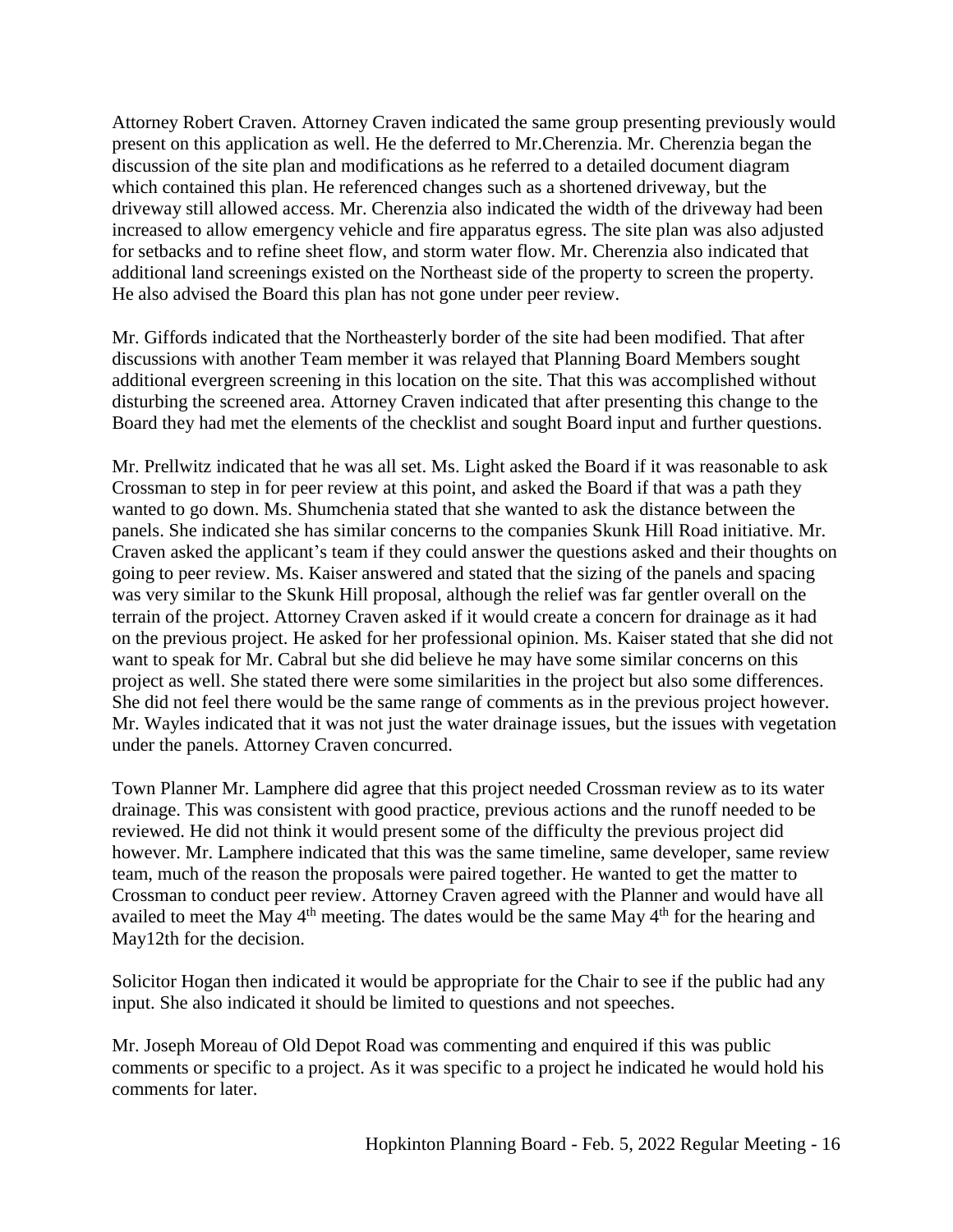Mr. Craven asked for a point of privilege to recognize Hopkinton retiring Town Planner Jim Lamphere. That they interacted professionally for years and are about the same age. That Planner Lamphere has spoken of retiring for many years. Mr. Craven said that "few men dedicate their lives to one of public service." "He would be remiss if he did not thank him." He also indicated that tomorrow the Rhode Island House of Representatives will adjourn in his name to honor his service to community and state. Mr. Lamphere thanked Mr. Craven and thanked all the Planning Board members, Town Councilors, Town Solicitors, and Town Managers that had been so good to him. "That it was time well spent on the earth for him and rewarding." His only regret was that he had gotten older and is leaving as quickly as he goes, but we all have to retire someday. He did not want to be "too long winded but thanked all this evening for everything"

A motion was made to continue the Public Hearing on this project to May 4th, 2022 with a decision date of May 12<sup>th</sup>, 2022 by Ms. Light. The motion was seconded by Mr. Prellwitz. Ms. Shumchenia, Mr. Prellwitz, Mr. Lindelow, Ms. Light, and Mr. Pennypacker all voted to approve the motion; there were no dissenting votes and no abstentions.

## **NEW BUSINESS:**

# **Pre-Application Meeting – Major Land Development Project – Commercial Development – Anderson Mixed Use – Plat 15, Lots 4, 5 & 6A, 916 Main Street, 0 Main Street. Woodland Ridge, LLC., applicant.**

Ms. Shumchenia asked if the applicant was in attendance. Ms. Jalette replied in the affirmative. Sam Hemenway, of Garofalo and Associates, appeared before the Board to present the project on behalf of the applicant. He explained that Jad Anderson was both the property owner and the applicant. Mr. Hemenway stated that the subject property was formerly known as the Enchanted Forest property, and that it was comprised of three lots. He said that it had been "developed previously", but it had since "laid vacant for quite a while". He noted that "there are existing improvements on the property", and that there is an existing solar array on the site. He highlighted the "parking field" for the former Enchanted Forest, and said that the site was "primarily wooded", with "grassed areas". He said that there are "a lot of trails, and, obviously, land disturbance that's happened in the past". Mr. Hemenway said that there was also a small lot which was zoned manufacturing, and that he thought that it had been the subject of previous Planning and Zoning Board inquiries. He said that there was a "question about whether or not that lot is technically merged or not", and that they were trying to "sort out" that issue.

Mr. Hemenway then noted that "the existing property, uh, does contain a pretty significant amount of wetlands on it", and said that towards the rear of the property, "there's an unnamed stream that traverses through the center of the property". He then noted some "isolated, forested wetlands" and "drainage channels" that would "interconnect between them." He said that "slopes are moderate, um, generally speaking, but obviously, they do, uh, pitch fairly steeply adjacent to the stream corridor." He then said that he was going to ask Mr. Anderson to speak to the Board about the proposal, but that he was going to give the "10,000-, uh, foot" view. He stated that Mr. Anderson's business is kind of a "hybrid, uh, of several different uses", which was "most primarily" related to "forestation", like "tree cutting and trimming". He continued.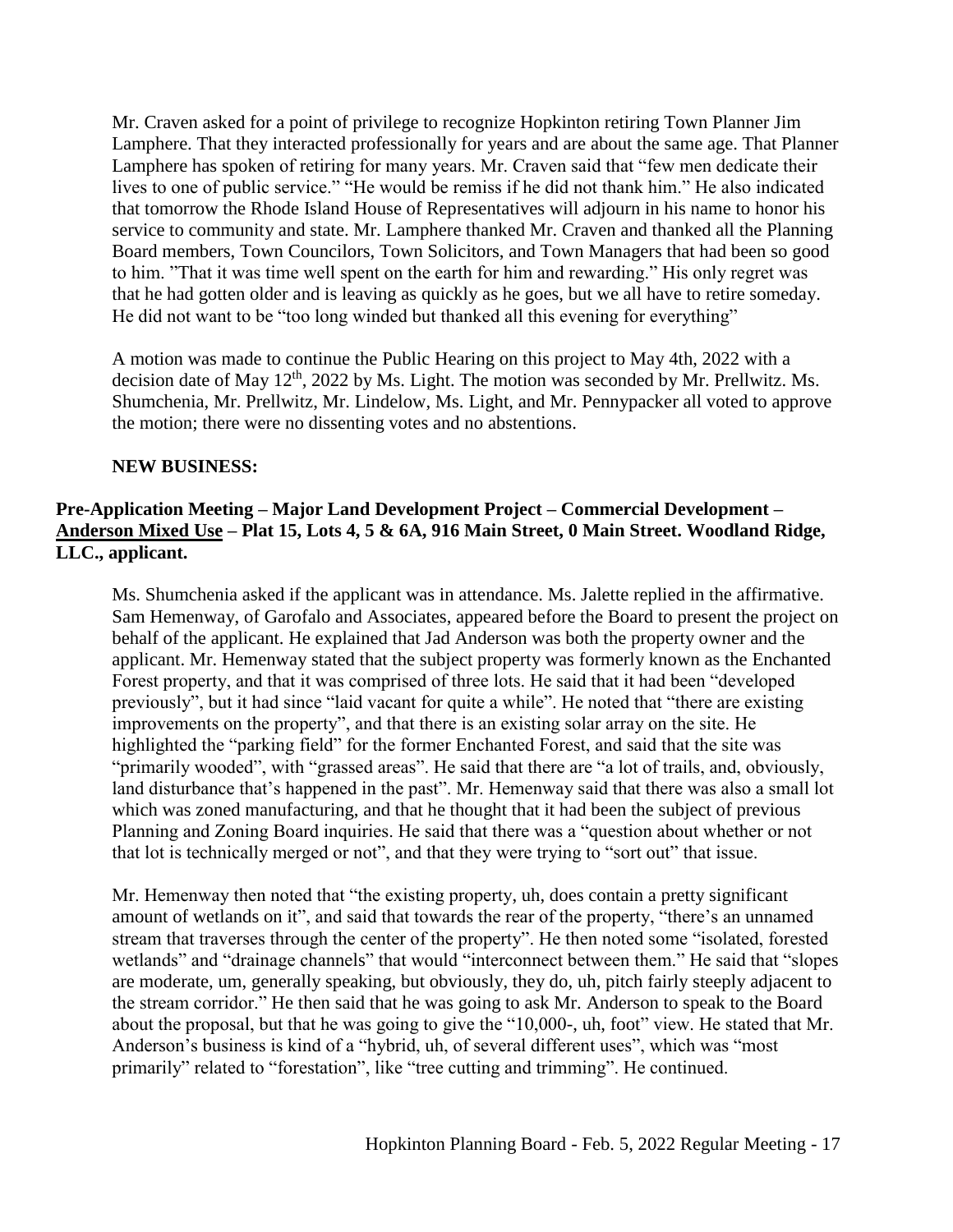Mr. Hemenway: "Uh, this is an attempt to consolidate operations that include, um, um, uh, modifying or milling some of the, of the tree, of his equipment, but also storing equipment on the property, uh, associated with his business."

Mr. Hemenway stated that Mr. Anderson was a business owner, and that he purchased the property "with the intent of moving his business here", where he could begin "expanding it and incorporating some other elements." He said that they had had "two meetings with staff to talk a little bit about the application, and, and, uh, uh, some of the concerns that the Zoning Official had" were related to the fact that "there is no specific use identified for, for the operation that he's proposing." He continued.

Mr. Hemenway: "Uh, there is a sawmill, uh, that he's anticipating using, uh, that, that, uh, the determination was made that it would, uh, uh, likely trigger, uh, um, a use variance in the, in the district, the primary business district or commercial district that is the main portion of the property, uh, but there is this, this secondary lot extends into a manufacturing zone, where that use is actually permitted, so the operations as, as indicated on this plan – I'll just kind of walk through the different buildings."

He pointed out the location of the proposed sawmill, "where lumber that's brought to the property" or "taken from his operations would be" later "cut to size and utilize<sup>[d]</sup> for other things" or "other uses that he feels he can incorporate into the development." He delineated a "woodshop on the property, a "showroom" and potentially "have a retail component". This was described as an "affiliated use". He delineated two additional structures on the property a storage facility and a restaurant. He also discussed a long range plan where a brewery component could be part of the restaurant. This is a long range plan. As for that building location there was concerns with "septic and wells" and they freely acknowledged the business plan had not "drilled specifics down" that far along. We are showing tonight what we envision as the first stage of construction. Hopefully this is enough to give you a sense as to what the "application" entails. He indicated the project would come forward as a major land project. He indicated that they had two good discussions with staff and it is in the aquifer protection zone. They also will seek to get dimensional relief from the front set back. This will allow us to get good sun to maintain specimen trees on site.

Mr. Anderson discussed his project will allow the expansion of his business. That he is running out of room at his current location and expand his operations.

Mr. Pennypacker indicated he was pleased to see variety in the proposals in front of the Board. He asked if this would result in employees? Mr. Anderson indicated yes and a handful, but he could not give a definitive number. Mr. Pennypacker indicated that with the garden center angled at a Southern exposure, it struck him as an "odd choice". Mr. Anderson indicated that he understood but the angling allowed him to get appropriate sun for trees he wanted to feature. Mr. Pennypacker enquired how this project will look from the road? Mr. Anderson said he pictured a typical greenhouse and buildings in wood that would give it the appearance of a "Northern village."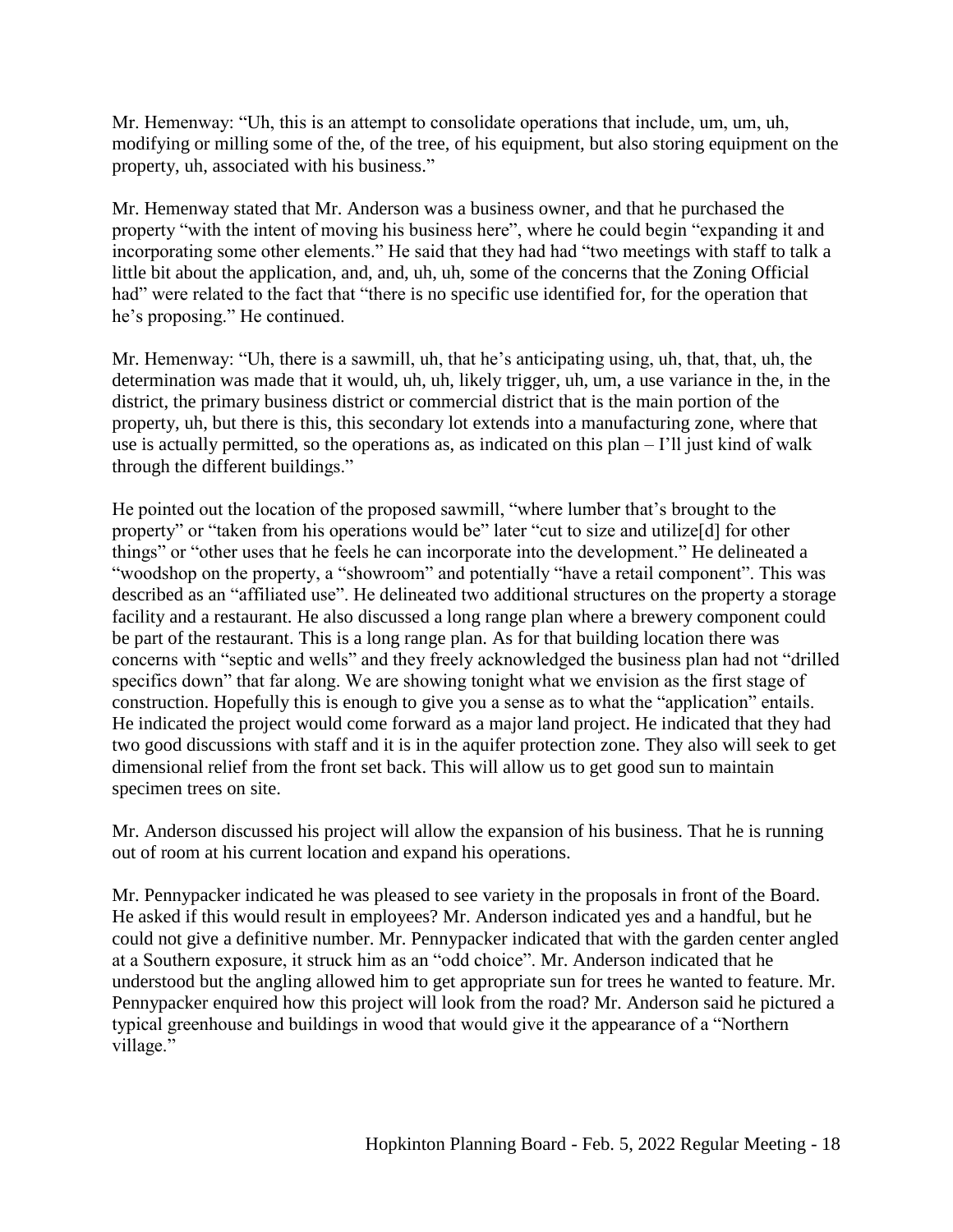Solicitor Hogan than interjected that there was concern that the meeting was not taping due to technical difficulties with the zoom of the meeting. A brief recess was taken to address the issues. The break was to be 8:57 PM to come back at 9:10 PM.

After some troubleshooting of computer issues the meeting resumed. Acting Chairwoman Shumchenia indicated that the applicant had concluded their presentation, and had started questions form Mr. Pennypacker.

Mr. Pennypacker indicated that he had an observation that, "I know beer brewing has a lot of waste water." He indicated that he did see the applicant anticipated getting an aquifer protection permit. He reminded the applicant that the town protects its aquifers and projected environmental concerns.

Mr. Lindelow stated that he was pleased to see a retail proposal come before the Planning Board.

Ms. Light was concerned with the existing stream on the property. She was concerned that the existence of this stream had hampered development of the property in the past. She asked the applicants to" let the Board know what they knew about it" (the stream)

Mr. Hemenway stated his knowledge was limited. This was the first he had "heard of it' as a concern. That in the applicant's research they had found a Wetlands Permit for an existing solar array on the property. He had queried DEM in his research but at this point was "unaware" of any existing issues at this site.

Ms. Light was concerned and stated she was encouraged to see a retail proposal. She was concerned that the applicant would not face an, "issue down the road", and in summary the stream could pose a potential hindrance to their plans.

Ms. Shumchenia had a procedural concern as to if as this applicants plans evolve, and its use changes, does it come back to the Planning Board, or does it become a use issue for zoning? In summary how is the phasing addressed in a plan presented like this.

Solicitor Hogan indicated that the phasing will still have as part of the process need for presentation and approval by the Planning Board. In summary the approvals are "affixed" to what has been presented at that point. Zoning issues will remain with the Zoning Board.

Mr. Pennypacker followed up enquiring as to the varied elements of this project, and as to if the mixed uses are the venue of the Zoning Board. He wanted clarification of what in the future could present itself to this Board.

Solicitor Hogan indicated that the Planning Board is advisory but the Zoning Board is the relief component. Mr. Hemenway indicated that the applicant did query the Town Building Official and acquire a precertification for the uses of the property as to use and liability concerns. Ms. Light indicated that a brewery is not an easily approved use, as easy as a garden shop is to approve. A Brewery will require Town Council involvement and other regulatory issues will become incumbent on the applicant. She advised the Board this is not something we are likely to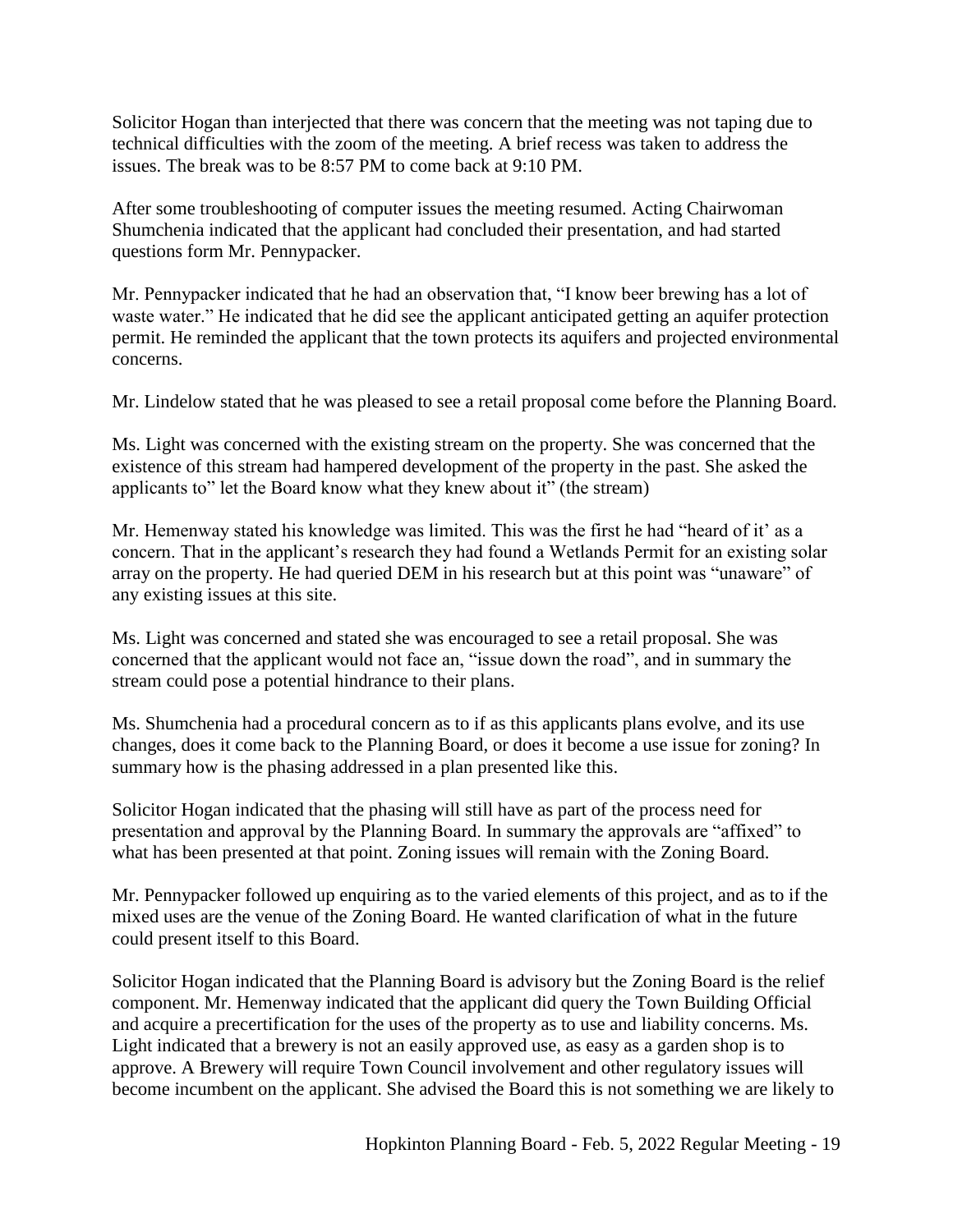see in a year. Mr. Hemenway concurred and said that was the intent of the phasing being discussed. He stated they were seeking to get the business up and running. Mr. Prellwitz had a question on the front yard view variance associated with this proposal. He asked, "Is that because of the existing parking lot that is located there? He commented that it existed very close to RT 3. Mr. Hemenway indicated " yes, indirectly ...and we are trying to fit the site in a manner that works." He then discussed existing trees and buildings proposed on the property.

At this point there were further issues with the video feed that Mr. Frenette came in to address for IT for the Town of Hopkinton.

The issue was resolved and meeting resumed. Acting Chairwoman Shumchenia asked the applicant if there was anything further and asked the Board if it had further questions for the applicant. There were no further Board questions, and Mr. Hemenway said the applicant was prepared to move forward with their proposal.

**SOLICITORS REPORT:** Solicitor Hogan indicated that in the Revity appeal before the Zoning Board, that they are working with Attorneys involved to find mutually acceptable available dates to move the process forward.

**PLANNERS REPORT:** Mr. Lamphere reported that in an administrative subdivision for Taylor, that Mr. Lamphere in January approved a simple removal of a lot line and saw it replaced with a new one. The change was self-explanatory.

# **CORRESPONDANCE AND UPDATES:** None

**PUBLIC COMMENTS:** With the retirement of Hopkinton Town Planner Mr. Jim Lamphere, all in attendance wanted to comment and see off this tremendous public servant and gentleman. Acting Chairwoman Shumchenia led off indicating it was a "pleasure" to work with him and indicated she regretted that it was not for a longer period. She stated the Board and Town were deeply appreciative of his committed service to community.

Mr. Prellwitz echoed those thoughts, and described Mr. Lamphere as a great, efficient, compassionate public servant. He stated he was a great friend and was going to be deeply missed by this community.

Ms. Light indicated that she cannot thank him enough. That she was welcomed with "open arms" upon her appointment to the Planning Board, and she loves him. That Mr. Lamphere always went the extra mile for everyone, that he was a great mentor to his replacement Talia, and his service to Hopkinton superior.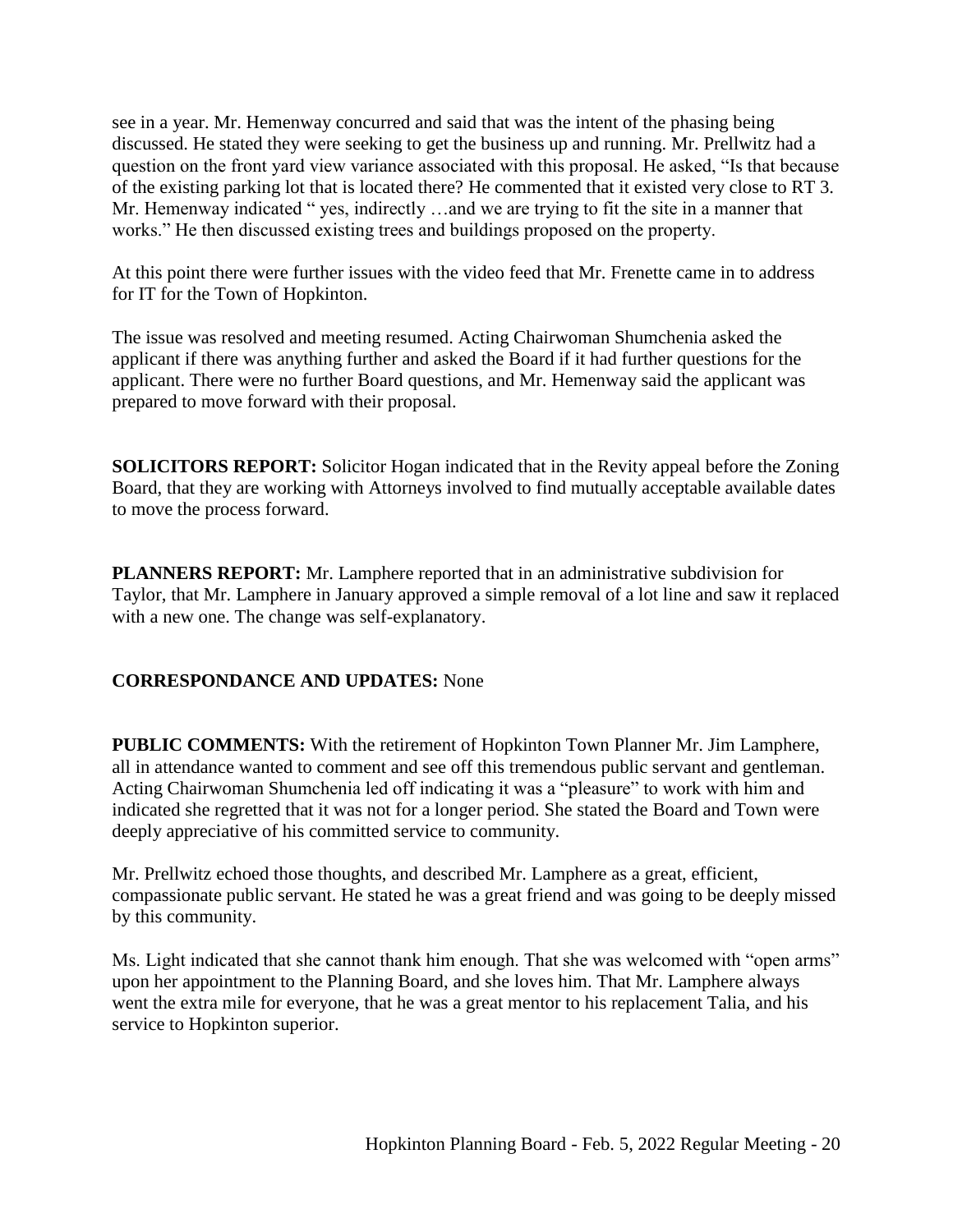Mr. Pennypacker stated that Mr. Lamphere was a consummate professional and his service to the community, the Board, town and applicants as superior and going to be missed. He wished him the best of luck and hoped that he could relax and enjoy retirement.

Mr. Wayles was inaudible initially, and later indicated that he had stopped in and thanked him personally during the week.

Ms. O'Leary indicated that he was a gentleman and described him as "accommodating, gracious" she wished him the best in his retirement, and hoped he would find the time to do something, "wild and crazy". She thanked him and appreciated all that she had the opportunity to learn from him.

Solicitor Hogan indicated that she had known Mr. Lamphere from his days in service to the town of Charlestown Rode Island. That in the past they were on opposite sides of the table and had "butted heads" in the past, but she described him as a consummate gentleman. His style sets the bar very high for people treating members of the public. She particularly thanked him for his saving her trips to Hopkinton and leaving items for her to pick up at his residence for her to review. She wished both Jim and his lovely wife Claudia all the best as they enter the retired chapter of their lives.

Mr. Moreau of Old Depot Road indicated that he too wanted to express what all else had indicated over the service to community of Jim Lamphere. He recognized his efforts in getting his service to Hopkinton, and the town through the our "recent massive solar development". That it was not unusual to see him early in the morning and late at night to move the projects and give quality public service to all. He said tongue in cheek that he owed him a bottle of water, and would ensure he get it shortly.

Mr. Moreau wanted to recognize the professionalism of all on the Board and town officials in moving this meeting forward in this format.

Mr. Moreau wanted to interject that there was a comment by a speaker reference the first project he took issue with. He described the presentation by this speaker as a "bunch of nonsense". He indicated that although comments were their opinion, and all are entitled to theirs, and they have a right to share it, he requested that they have "courtesy".

Mr. Moreau concluded by indicating that Mr. Lamphere will be missed.

Mr. Lamphere addressed all in attendance, and he reiterated his deep appreciation and respect for the Planning Board and his thanks for how kind the Board had been to him in his time of service. He thanked the townspeople for their treatment of him, and he described Hopkinton Rhode Island as a second home.

# **DATE OF NEXT REGULAR MEETING:** April 6<sup>th</sup>, 2022 at 7 PM